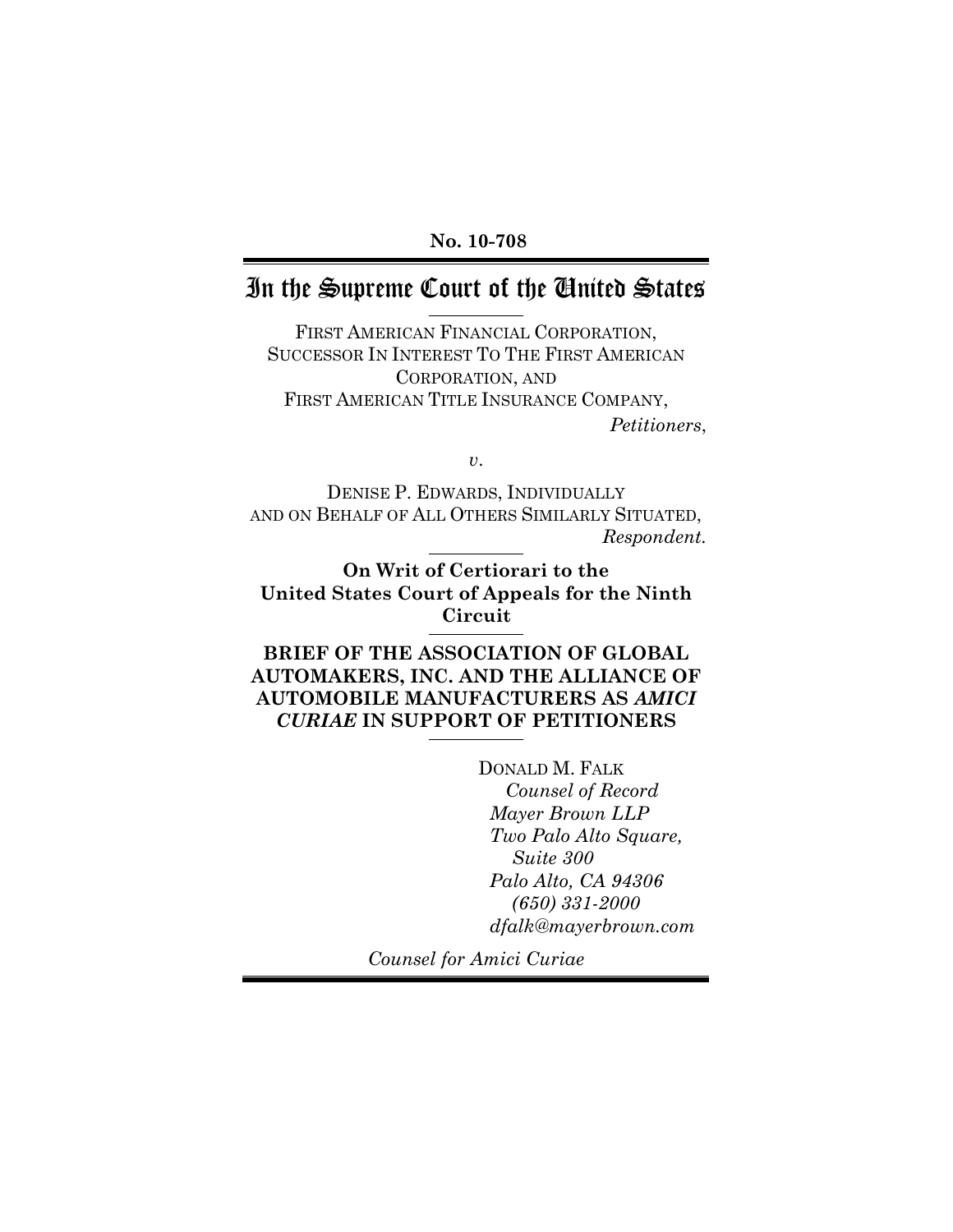## **QUESTION PRESENTED**

Whether a person who in the course of buying goods or services has been subjected to a violation of a legal duty, but has sustained no tangible, emotional, or economic harm as a result, has standing to sue under Article III, § 2.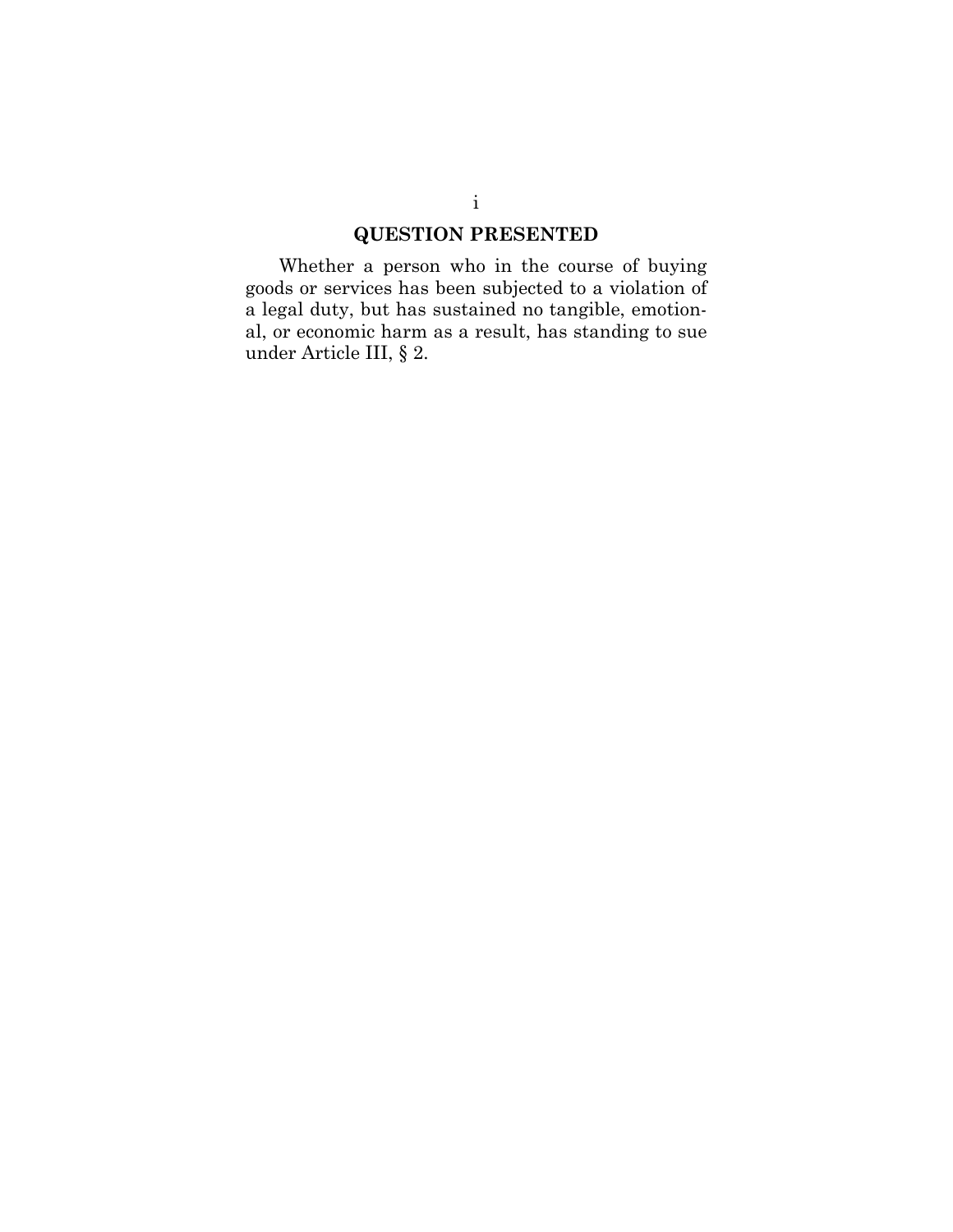### **TABLE OF CONTENTS**

|           | INTEREST OF THE AMICI CURIAE  1                                                                                                                                                                                |  |
|-----------|----------------------------------------------------------------------------------------------------------------------------------------------------------------------------------------------------------------|--|
|           | <b>INTRODUCTION AND SUMMARY</b>                                                                                                                                                                                |  |
|           |                                                                                                                                                                                                                |  |
| Ι.        | Persons Who Are Unaffected By A Violation<br>Of Legal Duty Lack Standing To Sue.  8                                                                                                                            |  |
| П.        | Permitting Standing To Rest On A<br>Harmless Breach of Legal Duty Would<br>Have Severe, Deleterious Consequences In                                                                                            |  |
| $A_{-}$   | Affirmance Would Entrench And<br>Propagate The Novel Device of the<br>No-Injury Class Action By Excusing<br>Common Proof—Or Any Proof—Of A<br>Concrete, Particularized Injury-In-<br>Fact And Its Causation 12 |  |
| <b>B.</b> | Affirmance Would Make Causation<br>And Injury Irrelevant To Standing<br>Or Class Certification Whenever A<br>Court Or Legislature Desired That                                                                 |  |
| C.        | Diluting the Injury-In-Fact Require-<br>ment Would Exacerbate The Problem<br>Of Annihilating Damages For Harm-                                                                                                 |  |
| D.        | Affirmance Would Increase The Risk<br>Of Judicial Intrusion Upon NHTSA's<br>Prerogative To Determine Which<br>Safety Risks Warrant Recalls Of<br>Vehicles That Have Not Manifested                             |  |
|           |                                                                                                                                                                                                                |  |

ii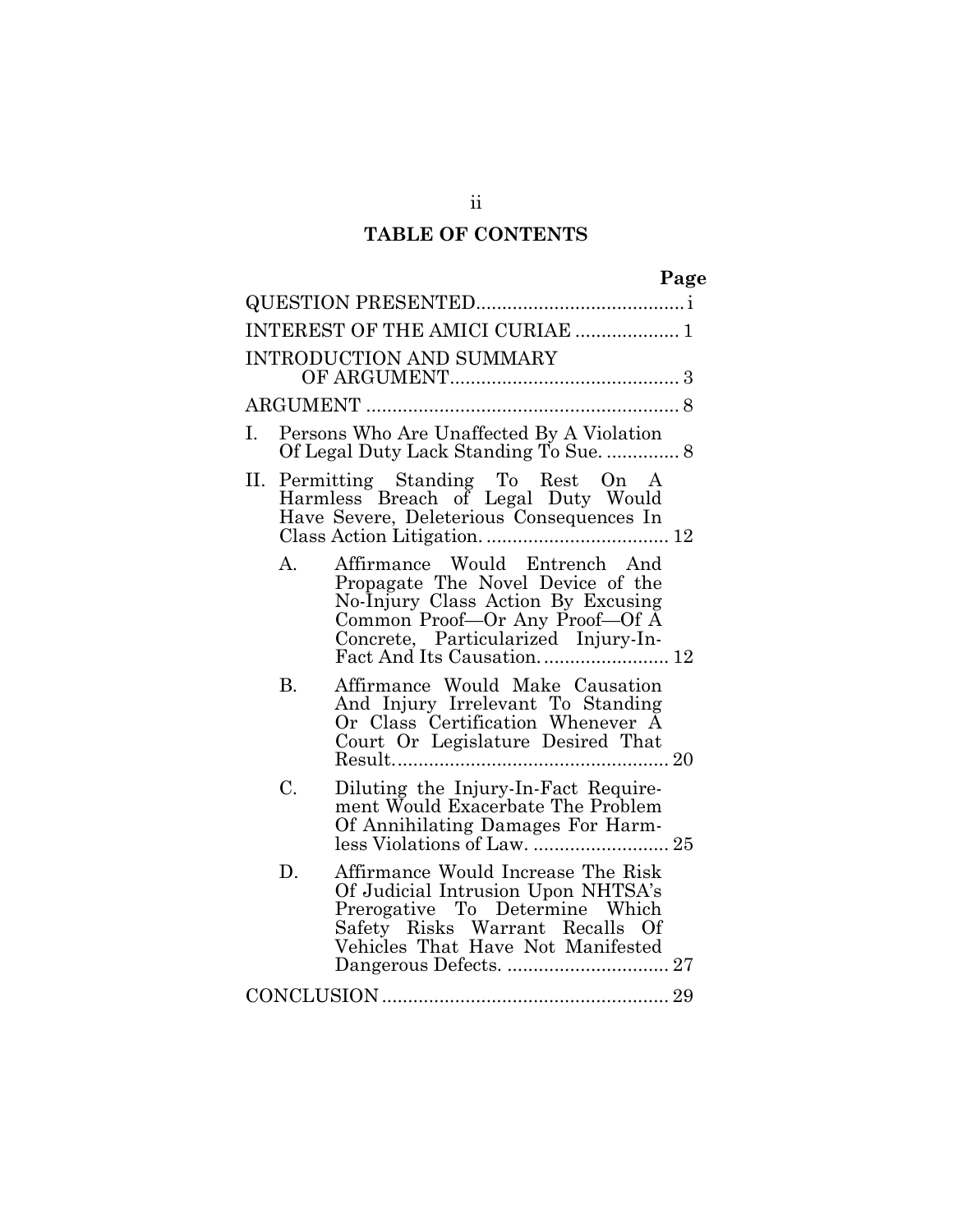## **TABLE OF AUTHORITIES**

# **Page(s)**

### **CASES**

| Allen v. Wright, 468 U.S. 737 (1984)  10, 15                                                   |
|------------------------------------------------------------------------------------------------|
| American Suzuki Motor Corp. v. Superior Court,                                                 |
| Anthony v. General Motors Corp.,                                                               |
| Arizona Christian School Tuition Organization<br>v. Winn, 131 S. Ct. 1436 (2011)  8, 9. 10, 23 |
| AT&T Mobility LLC v. Concepcion,                                                               |
| Avritt v. Reliastar Life Ins. Co.,<br>615 F.3d 1023 (8th Cir. 2010) 14, 19                     |
| Bateman v. American Multi-Cinema, Inc.,                                                        |
| Blue Chip Stamps v. Manor Drug Stores,                                                         |
| Briehl v. General Motors Corp., 172 F.3d 623                                                   |
| Bussian v. DaimlerChrysler Corp.,<br>411 F.Supp.2d 614 (M.D.N.C. 2006)  27                     |
| Chamberlan v. Ford Motor Co.,                                                                  |
| Chamberlan v. Ford Motor Co.,                                                                  |
| Chavez v. Blue Sky Natural Beverage Co.,<br>268 F.R.D. 365 (N.D. Cal. 2010) 14                 |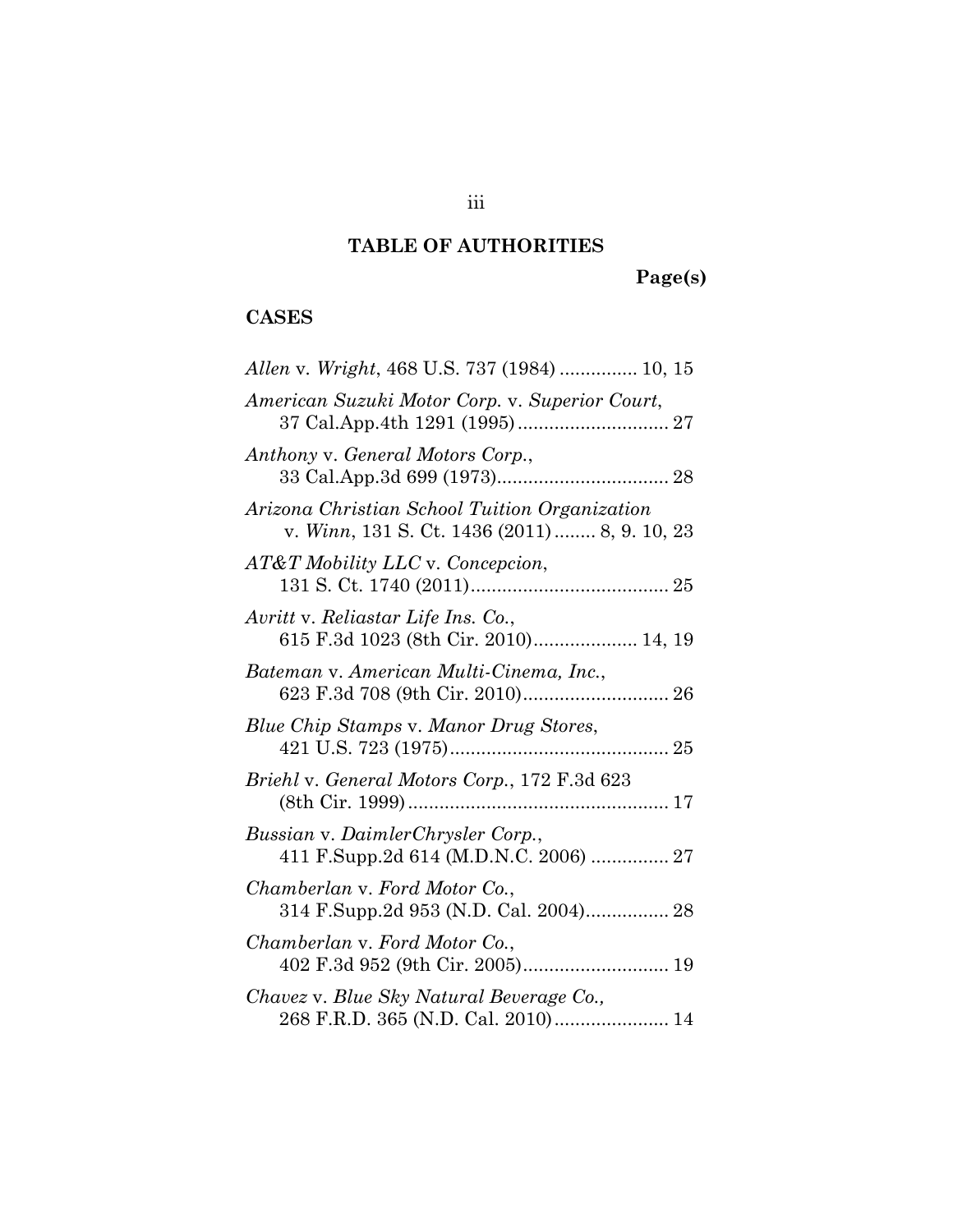## **Page(s)**

| Cole v. Gen. Motors Corp.,<br>484 F.3d 717 (5th Cir. 2007) 18                                           |
|---------------------------------------------------------------------------------------------------------|
| Daffin v. Ford Motor Co.,<br>458 F.3d 549 (6th Cir. 2006) 19                                            |
| Daimler-Chrysler Corp. v. Cuno,                                                                         |
| DaimlerChrylser Corp. v. Inman,                                                                         |
| Denney v. Deutsche Bank AG,                                                                             |
| Dura Pharmaceuticals, Inc. v. Broudo,                                                                   |
| Elk Grove Unified School Dist. v. Newdow,                                                               |
| FEC v. Akins, 524 U.S. 11 (1998)  10                                                                    |
| General Telephone Co. v. Falcon,                                                                        |
| Gladstone, Realtors v. Village of Bellwood,                                                             |
| In re Bridgestone/Firestone Inc. Tires Products<br><i>Liability Litigation</i> , 153 F.Supp.2d 935      |
| In re Bridgestone/Firestone Tires Products<br>Liability Litigation,<br>288 F.3d 1012 (7th Cir. 2002) 17 |

iv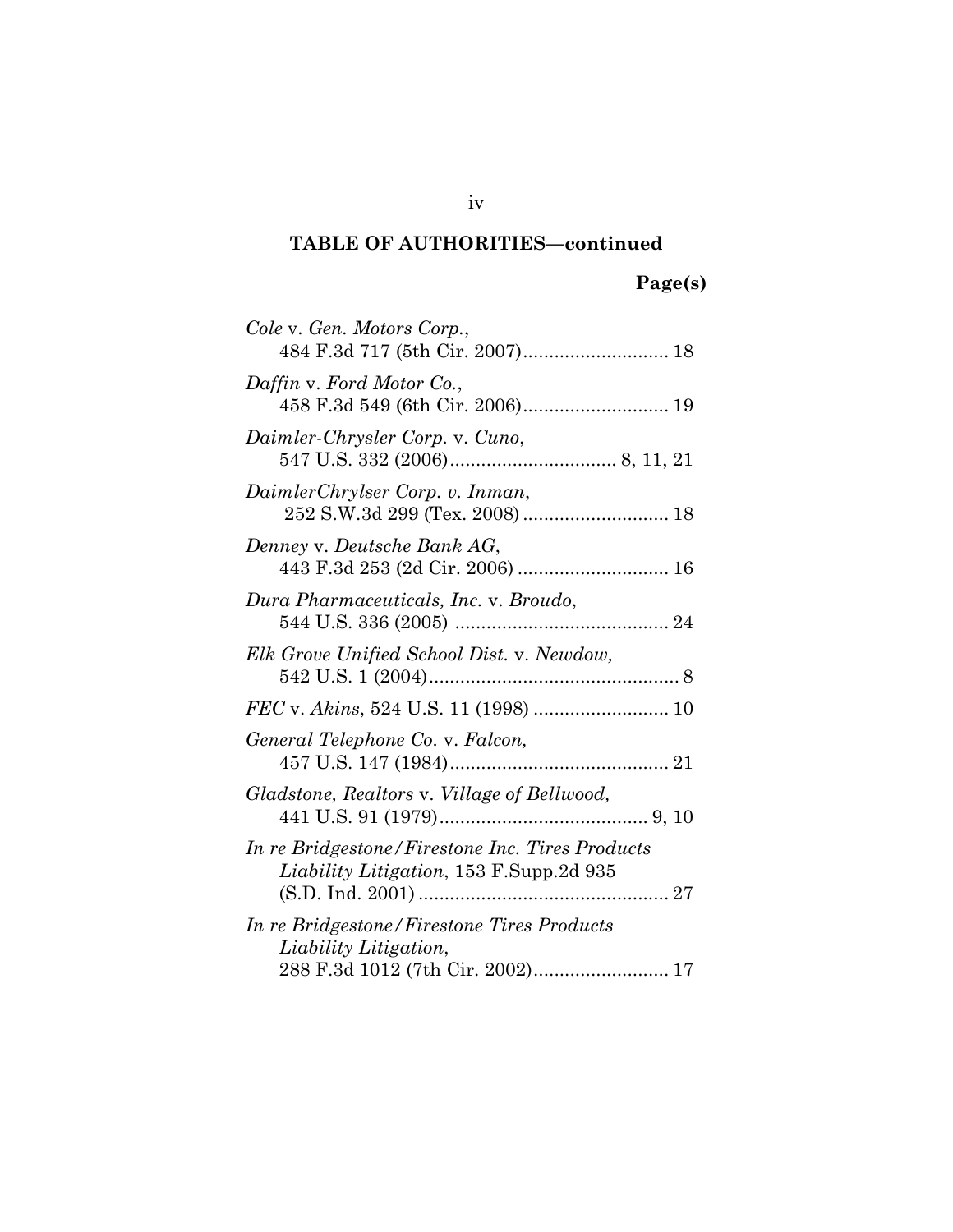| Kent v. DaimlerChrysler Corp.,<br>200 F.Supp.2d 1208 (N.D. Cal. 2002) 28                                                                                                                            |
|-----------------------------------------------------------------------------------------------------------------------------------------------------------------------------------------------------|
| Kohen v. Pac. Inv. Mgmt. Co.,<br>571 F.3d 672 (7th Cir. 2009) 16, 25                                                                                                                                |
| Lee v. American National Ins. Co.,                                                                                                                                                                  |
| Lilly v. Ford Motor Co., 2002 WL 84603                                                                                                                                                              |
| Lujan v. Defenders of Wildlife,                                                                                                                                                                     |
| Mazza v. American Honda Motor Co.,<br>254 F.R.D. 610 (C.D. Cal. 2008), revised,<br>2009 WL 6025547 (C.D. Cal. Jan. 8, 2009),<br>appeal pending, No. 09-55376<br>(Ninth Cir. argued June 9, 2010) 14 |
| Murray v. GMAC Mortgage Corp.,<br>434 F.3d 948 (7th Cir. 2006) 26                                                                                                                                   |
| Namovicz v. Cooper Tire & Rubber Co.,<br>225 F.Supp.2d 582 (D. Md. 2001) 27                                                                                                                         |
|                                                                                                                                                                                                     |
| O'Neil v. Simplicity, Inc.,<br>574 F.3d 501 (8th Cir. 2009) 16                                                                                                                                      |
| Oshana v. Coca-Cola Co.,<br>472 F.3d 506 (7th Cir. 2006) 16                                                                                                                                         |
|                                                                                                                                                                                                     |

v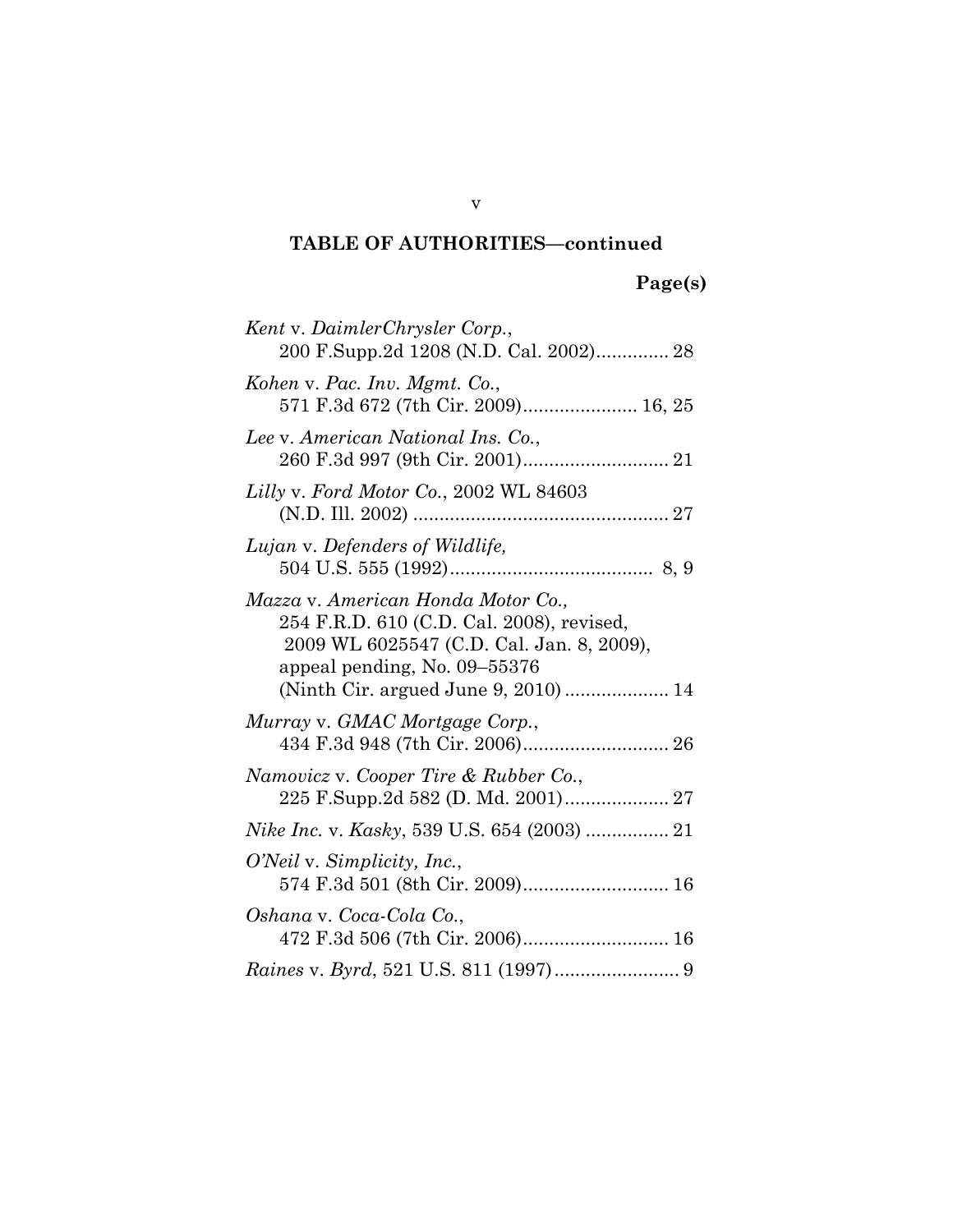## **Page(s)**

| Rivera v. Wyeth-Ayerst Labs.,<br>283 F.3d 315 (5th Cir. 2002) 16                                                                                |
|-------------------------------------------------------------------------------------------------------------------------------------------------|
| Shady Grove Orthopedic Assocs., P.A. v.<br><i>Allstate Ins. Co., 130 S. Ct. 1431 (2010) 25</i>                                                  |
| Stearns v. Ticketmaster Corp.,<br>$\_$ F.3d $\_$ , 2011 WL 3659354<br>(9th Cir. Aug. 22, 2010)  22-25                                           |
| Summers v. Earth Island Institute,                                                                                                              |
| <i>Tobacco II Cases, 46 Cal. 4th 296</i>                                                                                                        |
| Toyota Motor Corp. Unintended Acceleration<br>Litigation, 754 F.Supp.2d 1145,                                                                   |
| Toyota Motor Corp. Unintended Acceleration<br><i>Litigation</i> , $\Gamma$ . Supp. 2d $\Gamma$ .<br>2011 WL 1840555 (C.D. Cal. May 13, 2011) 13 |
| Vuyanich v. Republic National Bank,                                                                                                             |
| Vuyanich v. Republic National Bank,                                                                                                             |
| Wal-Mart Stores, Inc. v. Dukes,                                                                                                                 |
| Walsh v. Ford Motor Co.,                                                                                                                        |
| Warth v. Seldin, 422 U.S. 490 (1975)  11                                                                                                        |

vi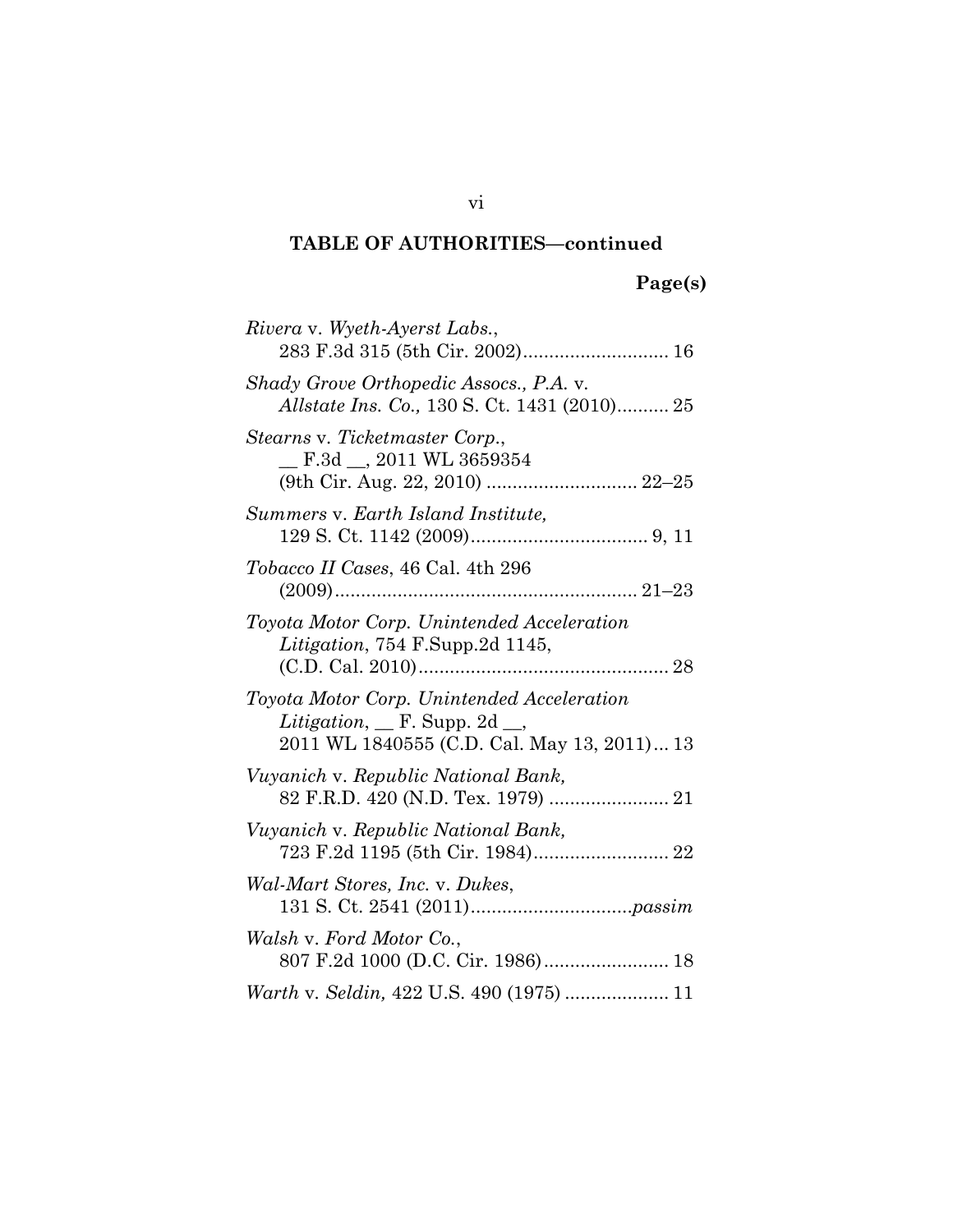# **Page(s)**

| Wolin v. Jaguar Land Rover North<br>America, LLC, 617 F.3d 1168                    |
|------------------------------------------------------------------------------------|
|                                                                                    |
| Yokoyama v. Midland National Life Ins. Co.,<br>594 F.3d 1087 (9th Cir. 2010) 14    |
| CONSTITUTION, STATUTES, RULES AND<br><b>REGULATIONS</b>                            |
|                                                                                    |
| Fair and Accurate Credit Transactions Act,<br>Pub. L. No. 108-159 (2003), codified |
| Fair Credit Reporting Act,                                                         |
| Motor Vehicle Safety Act,                                                          |
|                                                                                    |
|                                                                                    |
| Cal. Bus. & Prof. Code § 17500 et seq 21                                           |
|                                                                                    |
|                                                                                    |
|                                                                                    |
|                                                                                    |

## **MISCELLANEOUS**

| Stephen Brever, |  |
|-----------------|--|
|                 |  |

vii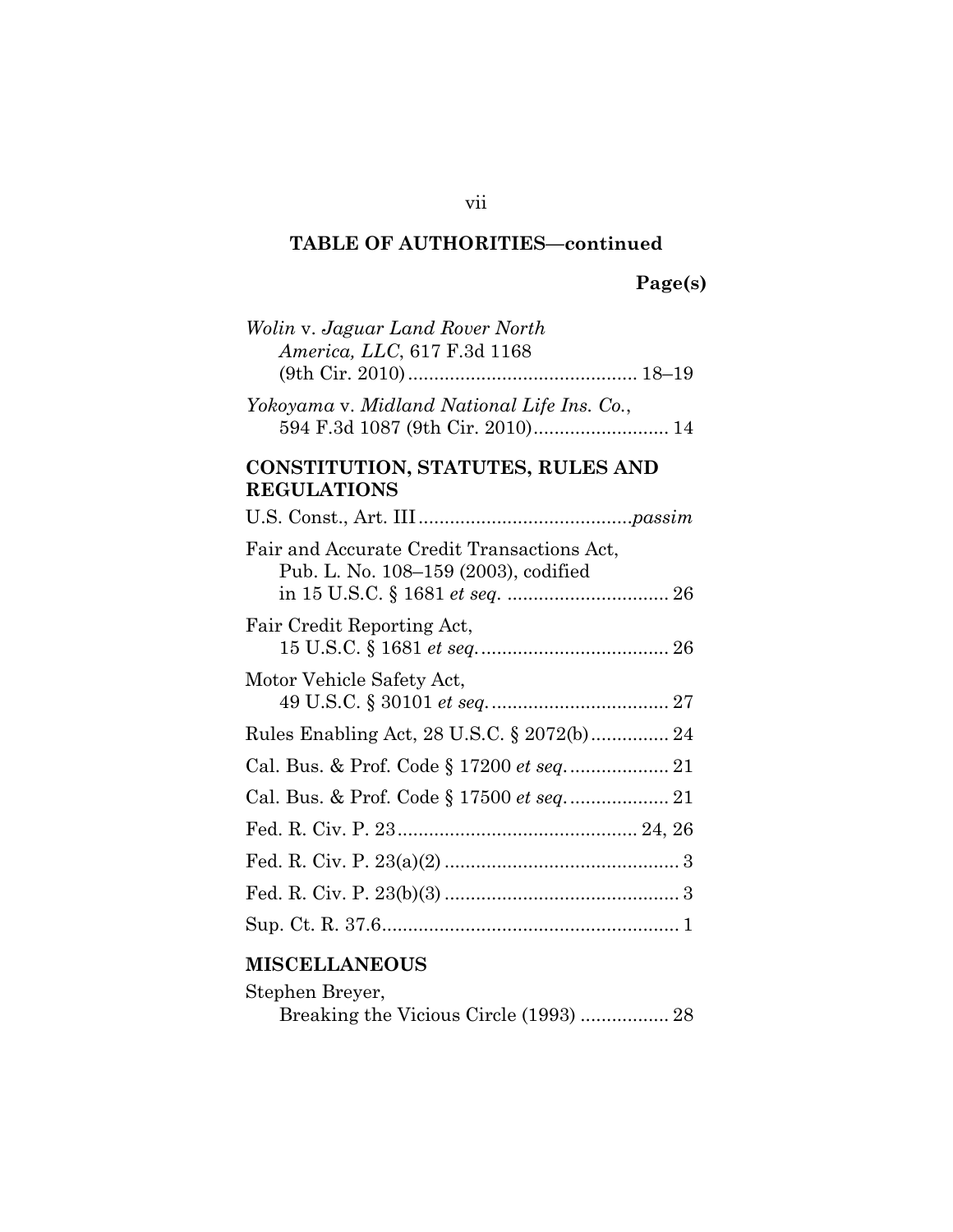## viii

### **TABLE OF AUTHORITIES—continued**

**Page(s)**

| The Federalist No. 78 (Alexander Hamilton) |  |
|--------------------------------------------|--|
| (George W. Carey & James McClellan,        |  |
|                                            |  |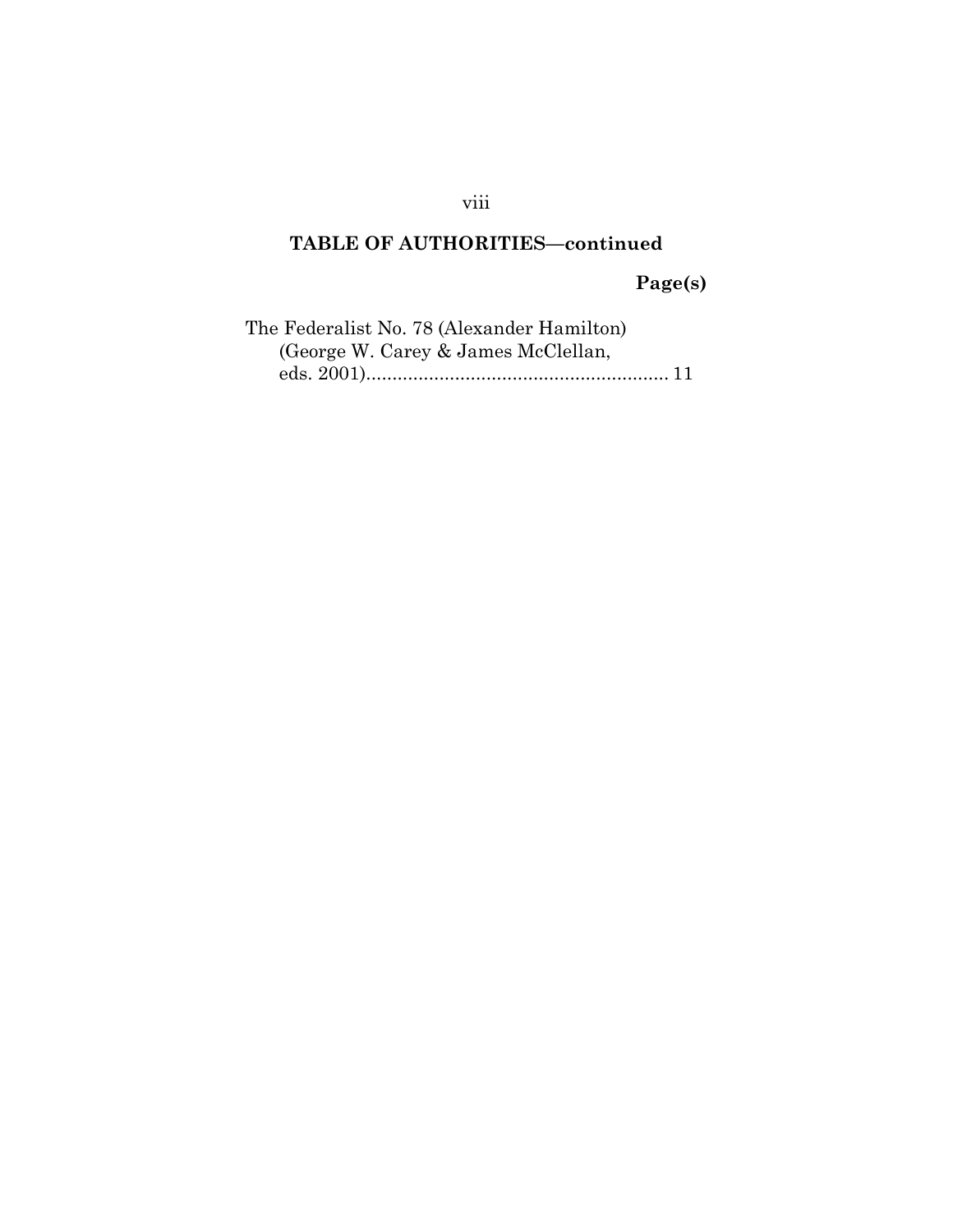#### **BRIEF OF THE ASSOCIATION OF GLOBAL AUTOMAKERS, INC. AND THE ALLIANCE OF AUTOMOBILE MANUFACTURERS AS** *AMICI CURIAE* **IN SUPPORT OF PETITIONERS**

#### **INTEREST OF THE** *AMICI CURIAE*

Together the *amici curiae* represent the manufacturer or distributor of almost every automobile sold in the United States.<sup>1</sup>

The Association of Global Automakers, formerly known as the Association of International Automobile Manufacturers, is a nonprofit trade association whose members include the U.S. manufacturing and distribution subsidiaries of 15 international motor vehicle manufacturers including: American Honda Motor Co., Inc.; American Suzuki Motor Corp.; Aston Martin Lagonda of North America, Inc.; Ferrari North America, Inc.; Hyundai Motor America; Isuzu Motors America, LLC; Kia Motors America, Inc.; Mahindra & Mahindra Ltd.; Maserati North America, Inc.; McLaren Automotive, Ltd.; Mitsubishi Motors North America; Nissan North America; Peugeot Motors of America; Subaru of America, Inc.; and Toyota Motor North America, Inc. Global Automakers' mission is to foster an open and competitive automotive marketplace in the United States that works to improve vehicle safety, encourage technological innovation, and promote responsible environ-

<sup>1</sup> Pursuant to Rule 37.6, *amici* affirm that no counsel for a party authored this brief in whole or in part and that no person other than *amicus* and its counsel made a monetary contribution to its preparation or submission. The parties' letters evidencing blanket consent to the filing of *amicus* briefs have been filed with the Clerk.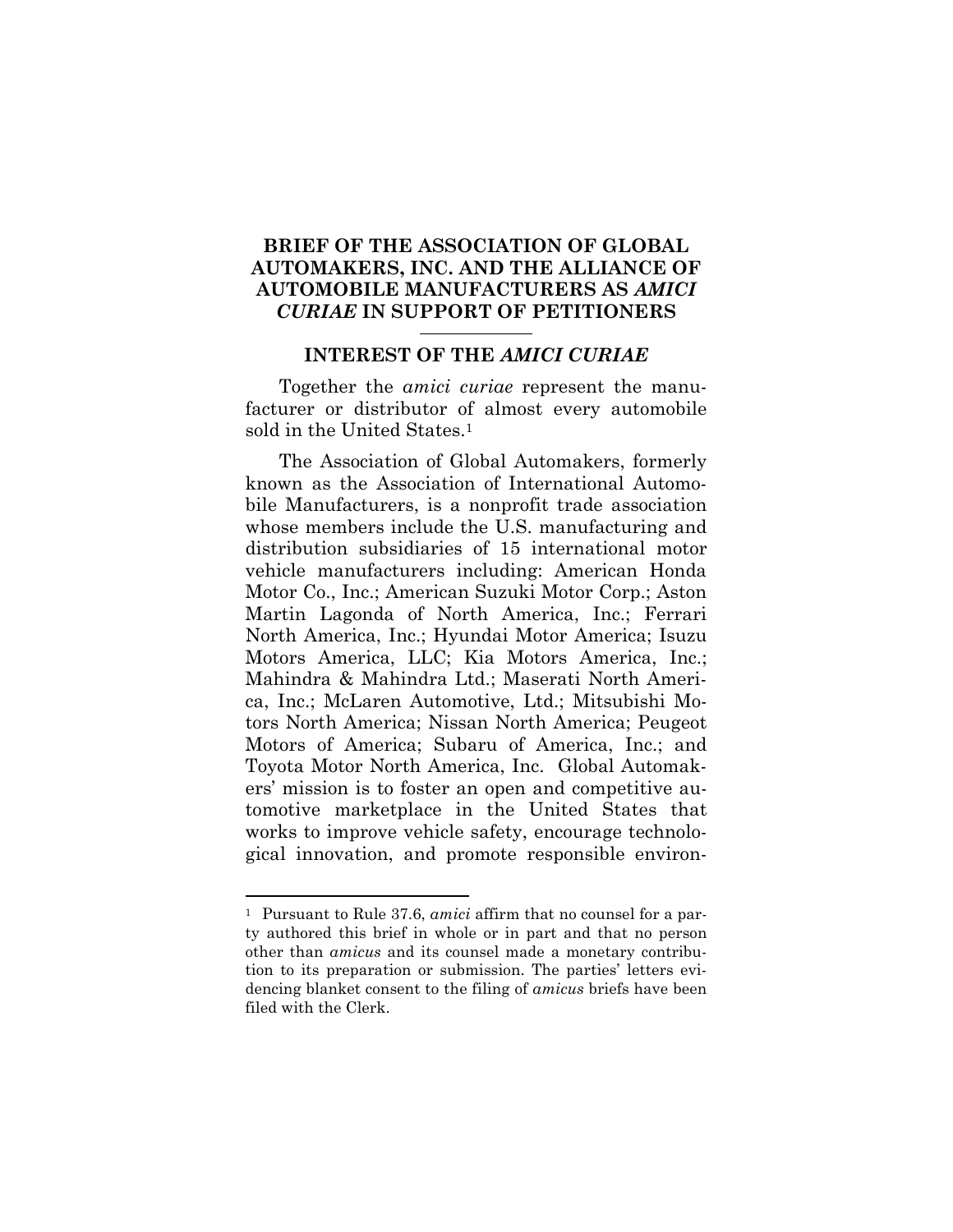mental practices. Its members account for about 40 percent of the motor vehicles built and sold in America today.

The Alliance of Automobile Manufacturers, Inc. is a nonprofit trade organization formed in 1999. Its mission is to improve the environment and motor vehicle safety through the development of global standards and the establishment of market-based, cost-effective solutions to emerging challenges associated with the manufacture of new automobiles. The members of the Alliance are BMW of North America, LLC; Chrysler Group LLC; Ford Motor Company; General Motors Corporation; Jaguar Land Rover; Mazda North American Operations; Mercedes-Benz USA; Mitsubishi Motor Sales of America, Inc.; Porsche Cars North America, Inc.; Toyota Motor North America, Inc; Volkswagen of America, Inc.; and Volvo Cars North America, LLC.

The *amici* and their members have a strong interest in the proper delineation of the standing requirements that derive from the Cases or Controversies Clause of Article III. Under the Ninth Circuit's holding in the decision below, standing is whatever Congress (or a State legislature) says it is: whenever Congress (and, presumably, the States) may declare that a person who is passively exposed to an abstract violation of law is entitled to a monetary recovery, that person also has sustained a sufficiently concrete and particularized injury to have standing to sue in the federal courts. Because removing injury from the equation also removes causation, the holding below not only reduces the three-part standing inquiry into a single-factor test, but also makes class certification much more likely. If the only issue that must be proved is an abstract violation of a legal duty, re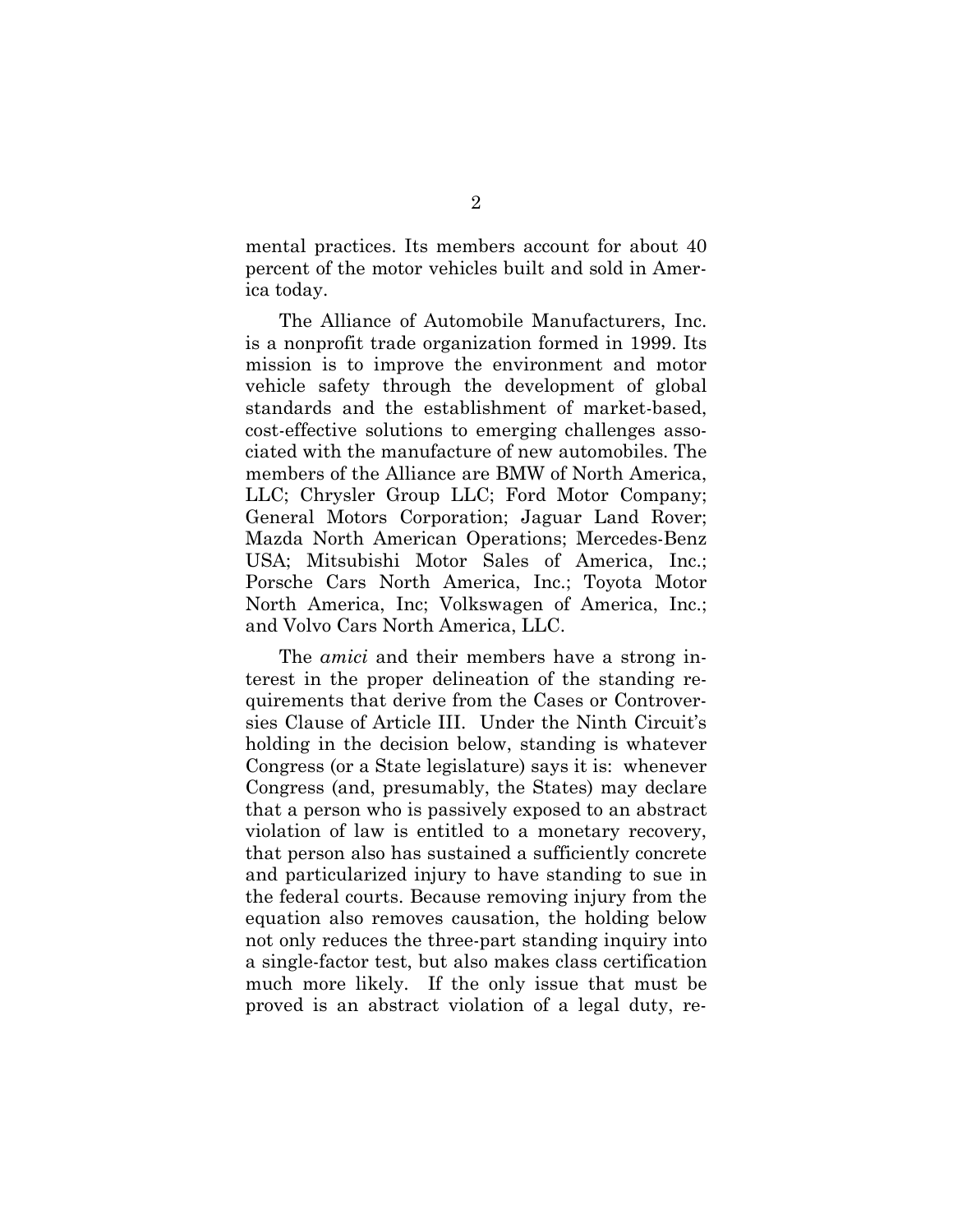gardless of its widely varying or entirely absent effects on individual class members, commonality under Rule 23(a)(2) and predominance under Rule 23(b)(3) would collapse into a single-issue inquiry.

Like petitioners here, the members of the *amici* count their customers in the thousands or even millions. The *amici* are subject to a wide variety of technical legal duties with respect to the marketing and service of motor vehicles, and the financing affiliates of some members are subject to technical requirements regarding consumer credit that resemble those at issue here.

If, for practical purposes, injury and therefore causation were no longer required elements for standing in the federal courts, the members of the *amici* may face class actions with members ranging from the tens of thousands to the millions, seeking annihilating damages for conduct that caused concrete and particularized harm to a handful of customers or none at all. That result would be as senseless and economically harmful as it is unconstitutional.

#### **INTRODUCTION AND SUMMARY OF ARGUMENT**

The significance of the standing question before the Court extends far beyond the Real Estate Settlement Procedures Act (RESPA). RESPA and the state regulation of the services at issue help sharpen the focus: it is clear that the respondent was not, and could not have been, injured in any perceptible sense by the technical RESPA violation she asserts. Because the State set the price of the fungible services she bought, she indisputably received everything she paid for. And the remedial provisions of RES-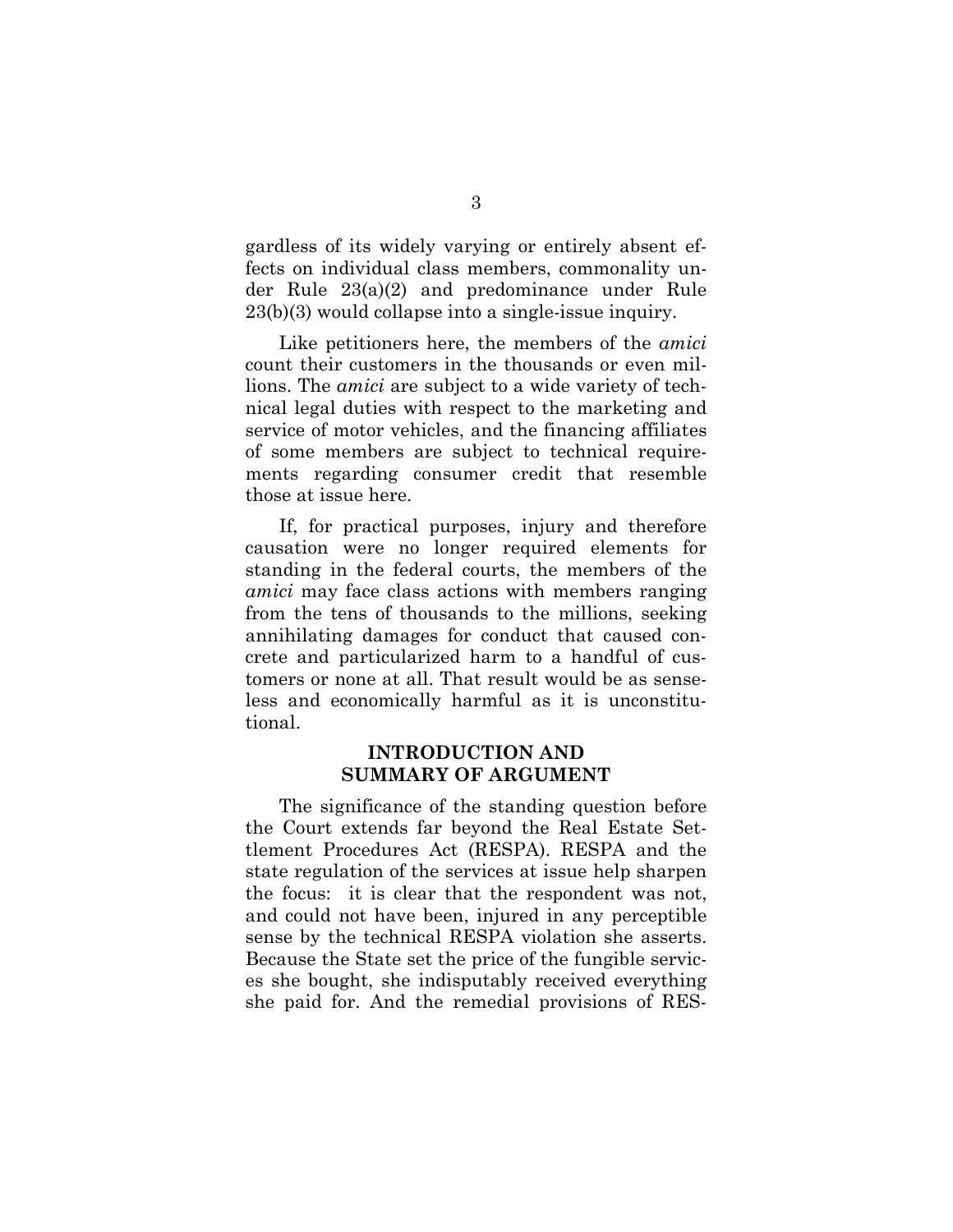PA—which provide a full (and then trebled) refund under a one-way rescission theory under which the plaintiff keeps the consideration provided by the defendant, but the defendant loses the consideration *it* received three times over—heighten the economic significance of the standing issue, because a class might be (and in fact was ordered to be) certified without need to consider whether causation and actual injury could be established by class-wide common proof.

This case reflects a much wider trend, however, and one that has ensnared many members of the *amici* in high-stakes litigation against plaintiffs and putative class members who have sustained no harm. In those cases, as here, named plaintiffs propose a class consisting of all buyers of a product or service and assert a theory of liability that requires them to prove only their purchases and the defendant's conduct`. The theory is designed to obviate the need to show, as a precondition to certifying a class, that unified proof common to all class members can establish the existence and nature of a concrete and particularized injury to each class member, and that this injury was caused by a violation of legal duty by the defendant that provides a common ground for relief.

This theory of injury through abstract violation overturns fundamental principles of Anglo-American jurisprudence as well as constitutional standing doctrine. While the maxim *de minimis non curat lex* has fallen into disuse, the theory asserted here permits the judiciary to intervene when no one has been (or imminently will be) harmed at all. Presenting the antithesis of "no harm, no foul," the standing prin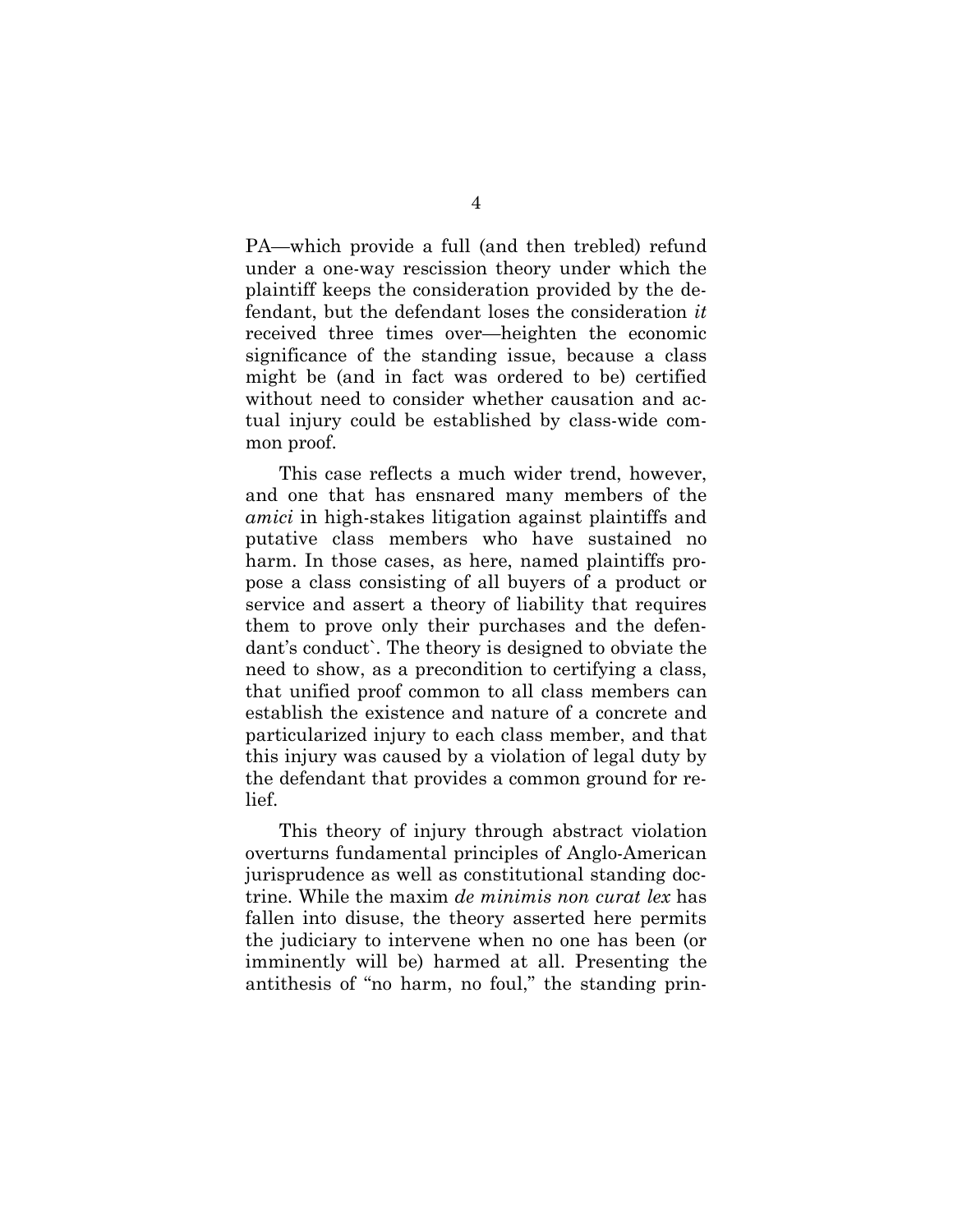ciples embraced below make every legal misstep into a compensable injury.

Because a proponent of class certification need not demonstrate a means of establishing an abstract or nonexistent injury through common proof—as there is nothing to prove—the net result is drastic and absurd: the lesser the injury, the broader the class, the greater the damages exposure, and the larger the settlement. And that pay-off is deadweight economic loss, a wealth transfer that wildly overcompensates for a nonexistent injury and overdeters insubstantial regulatory violations, leading at best to wasteful expenditures aimed at punctilious compliance with trivial requirements.

Like others who provide goods or services to thousands or millions of consumers, the members of the *amici* are frequent targets of efforts to certify allbuyers (or all-owners) classes on no-injury theories quite similar to the class proposed in this case. Many of the actions asserted against the members of the *amici* involve representative plaintiffs who asserted individual injuries—a vehicle part claimed to have fallen short of warranty standards, or a representation that misled (or was misunderstood by) the named plaintiffs before their purchases.

Yet even when the proposed class representatives have alleged an injury to themselves, they do not seek to represent a class consisting only of those who also were injured. Rather, the named plaintiffs assert that the class properly consists of everyone who purchased the same vehicle, even those whose parts long outlasted the warranty period without incident, or who were not exposed to the challenged communication, did not understand it to mean what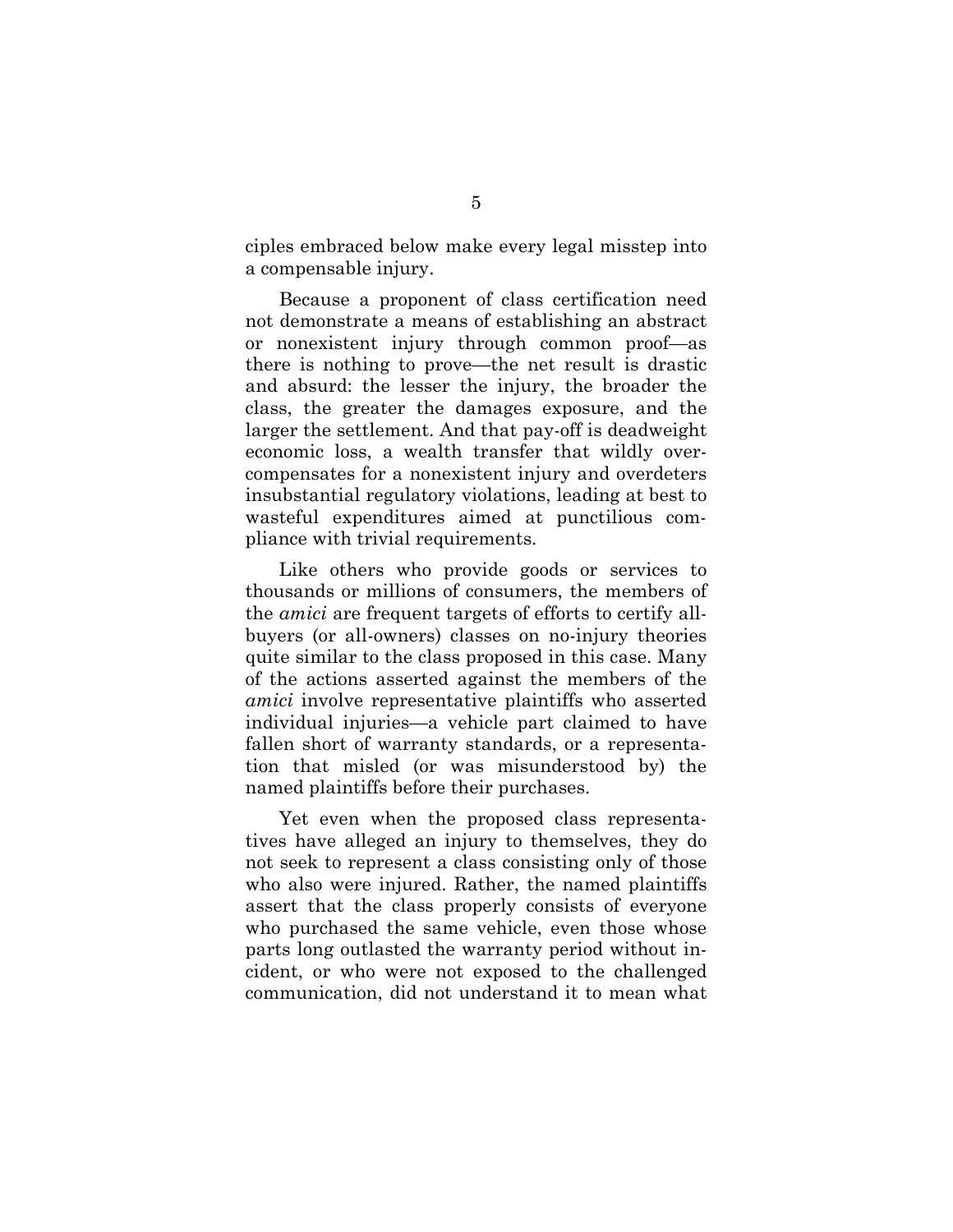a named plaintiff says it meant, or simply did not care about whatever may have been misrepresented.

Thus, if 3% of a model year's transmissions grind upon shifting, and the manufacturer (or the plaintiff's expert) later identifies a design or manufacturing change that could have reduced the failure rate, plaintiffs assert that every single buyer received a "defective" transmission because it was prone to problems even if they never manifested. Under this theory, a transmission that functioned normally throughout its warranty period or useful life entitles every buyer either to a payment for the vehicle's reduced value or to a recall and replacement at the manufacturer's expense.

Or if the plaintiff asserts an idiosyncratic view of an advertisement—believing, perhaps, that a safety feature absolved the driver from paying attention to certain road conditions—the plaintiff then maintains that a class can be certified, to include not only of buyers who shared that misunderstanding, but all who bought that safety system. All buyers, the theory goes, are entitled to measure whether the advertisement was misleading under a common, objective standard, and then collect some measure of damages or restitution—whether or not the absent class members saw the same advertisement, interpreted it the way the representative plaintiff did, or were motivated at all in deciding whether to purchase or what price to pay.

In the present case, of course, the asserted violation of legal duty did not harm even the representative plaintiff under any definition of "injury" that is not perfectly circular. Similar situations have arisen in litigation against automobile and other manufacturers. The best-known example is the litigation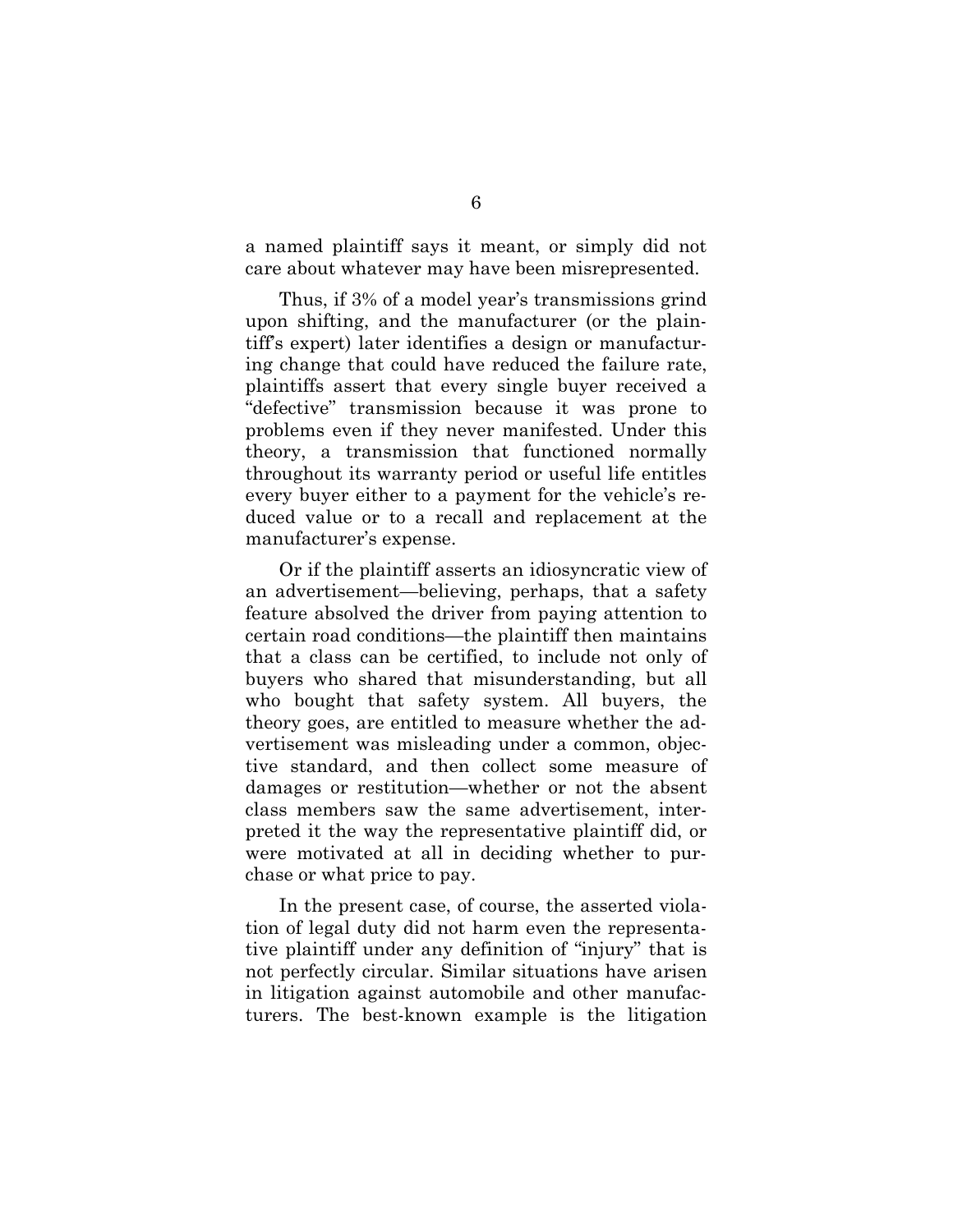against Toyota claiming that the unintended acceleration phenomenon that was initially reported to be involved in several accidents represents a violation of legal duty even as to the millions of buyers who have never experienced the phenomenon. Indeed, those claims have extended to buyers whose vehicles have been recalled and retrofitted in ways that, by all appearances, will prevent further instances of any unintended acceleration that may have occurred. The proposed classes *exclude* the handful of persons claiming to have been injured by unintended acceleration, and the classes are not limited to persons who claim to have experienced sudden unintended acceleration but were not involved in a collision. Rather, the proposed classes consist of persons whose vehicles never accelerated unintentionally and almost certainly never will.

The implications of such theories—which affirmance in this case would fuel—are staggering. Class certification would become nearly automatic if standing principles do not limit the members of a class to those who can assert actual injury from the alleged wrong. In that event, class certification could proceed without the need to show that common proof can establish both the fact of injury and causation of that injury by the allegedly unlawful conduct. Cases of formerly limited scope would present the possibility of annihilating damages. Every problem that affects a few, a few dozen or a few hundred vehicles—or alleged "violations" that have no tangible effects on any vehicles—would become compensable for thousands or millions of buyers.

This type of claim presents significant deadweight loss issues when each uninjured buyer stands to recover twenty dollars. But the exposure per buy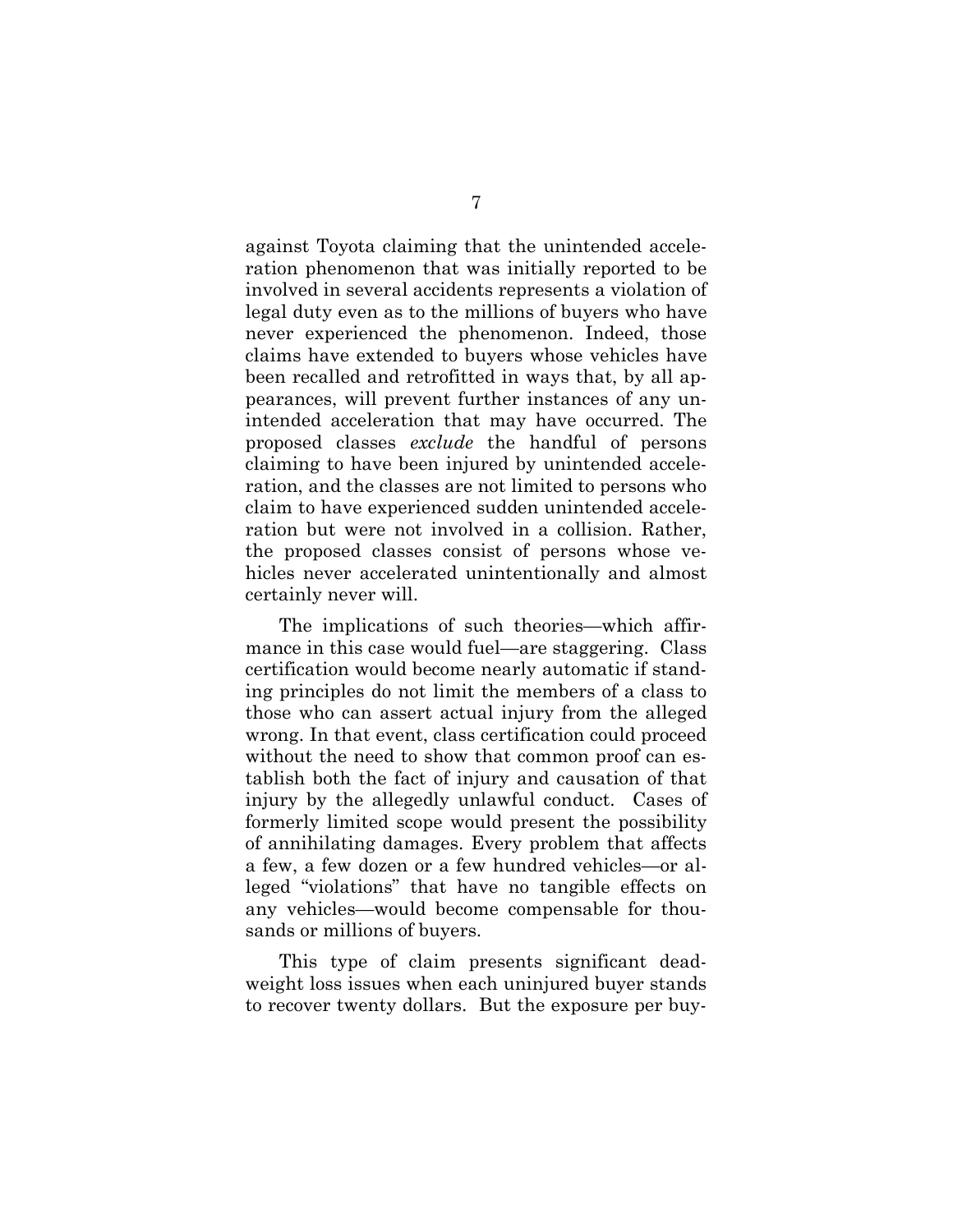er can reach the hundreds or thousands of dollars as is easily the case for alleged issues with the more expensive systems in a vehicle, or when statutory damages are available. The present case appears to involve hundreds of millions, if not billions, in potential liability to persons who got everything they paid for. Similar, potentially annihilating exposure could arise in the lawsuits alleging violations relating to the manufacture, advertising, or sale of motor vehicles.

This Court should reaffirm the principle that only those actually injured in a concrete and particularized way may press their claims in federal court, whether as individuals or when swept into a certified class. The judgment of the Ninth Circuit should be reversed.

#### **ARGUMENT**

#### **I. Persons Who Are Unaffected By A Violation Of Legal Duty Lack Standing To Sue.**

"Article III standing \* \* \* enforces the Constitution's case-or-controversy requirement." *Daimler-Chrysler Corp.* v*. Cuno*, 547 U.S. 332, 341 (2006) (quoting *Elk Grove Unified School Dist.* v*. Newdow,* 542 U.S. 1, 11 (2004)). Standing has three familiar components: "First, the plaintiff must have suffered an injury-in-fact \* \* \* . Second, there must be a causal connection between the injury and the conduct complained of \* \* \* . Third, it must be 'likely,' as opposed to merely 'speculative,' that the injury will be 'redressed by a favorable decision.'" Arizona Chris*tian School Tuition Organization* v*. Winn*, 131 S. Ct. 1436, 1442 (2011) (quoting *Lujan* v*. Defenders of Wildlife,* 504 U.S. 555, 560 (1992) (citations omitted).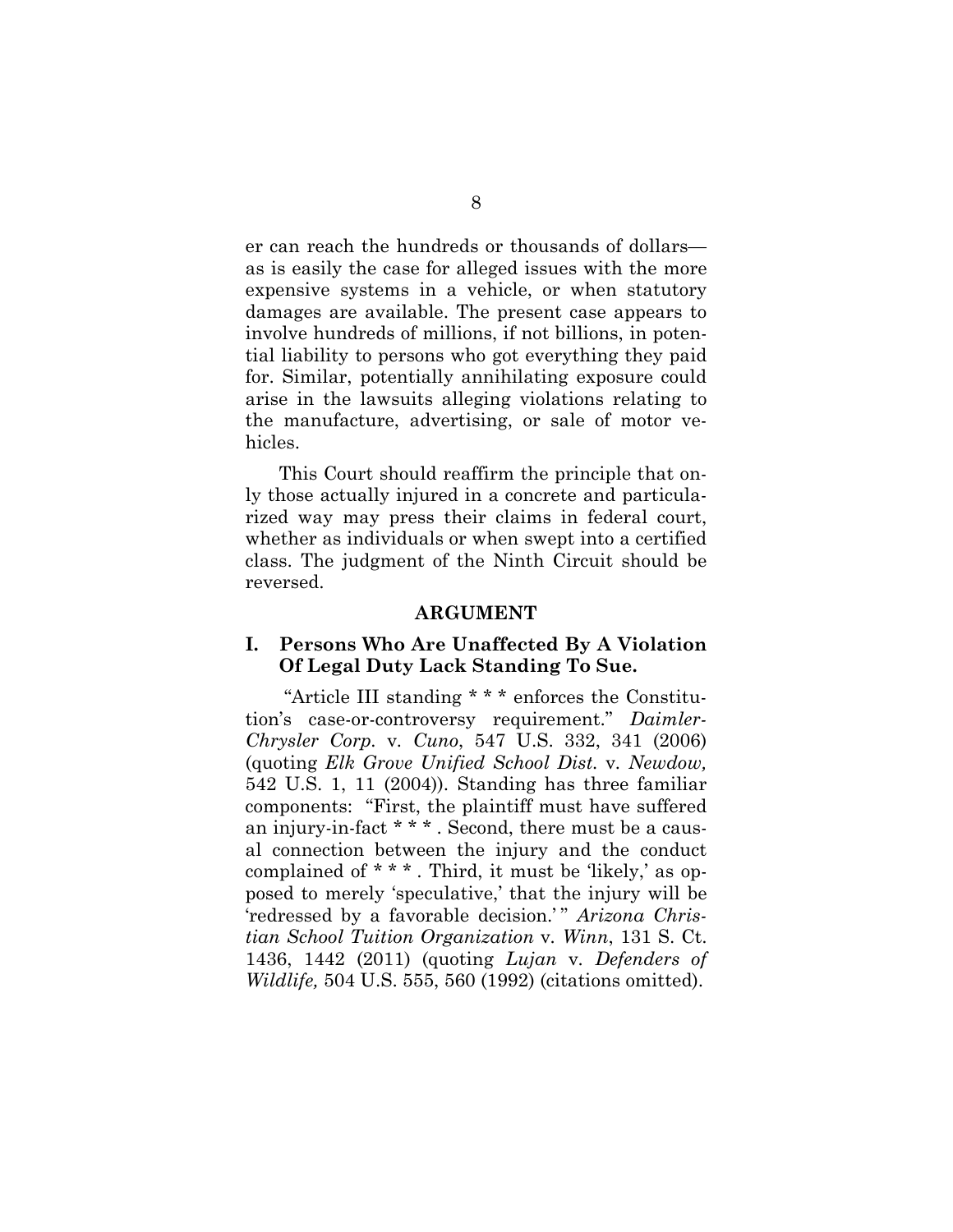It long has been "settled that Congress cannot erase Article III's standing requirements by statutorily granting the right to sue to a plaintiff who would not otherwise have standing." *Raines* v*. Byrd*, 521 U.S. 811, 820 n.3 (1997) (citing *Gladstone, Realtors* v*. Village of Bellwood*, 441 U. S. 91, 100 (1979)). Rather, "the requirement of injury in fact is a hard floor of Article III jurisdiction that cannot be removed by statute." *Summers* v*. Earth Island Institute*, 555 U.S. 488, 129 S. Ct. 1142, 1151 (2009).

The contrary principle would make no sense in a constitutional system of government. A constitutional limitation that can be conclusively satisfied by a legislative *ipse dixit* is no limit at all. The Ninth Circuit nonetheless equated the existence of a statutory remedy with the constitutional requirement of standing, even if—as is the case here—there is no possibility that a particular plaintiff (or any potential class member) was harmed by the allegedly unlawful conduct.

As this Court recently reiterated, however, injury-in-fact requires not only "an invasion of a legally protected interest," but one that is both "(a) concrete and particularized, and (b) 'actual or imminent, not "conjectural" or "hypothetical." " Arizona Christian, 131 S. Ct. at 1442 (quoting *Lujan,* 504 U.S. at 560). The decision below does away with *both* limiting factors, however, declaring that the mere invasion of *any* legally protected interest is enough so long as a remedy is available or can be devised: the remedy *ipso facto* equates with injury-in-fact.

In excusing a plaintiff from showing an *actual* injury-in-fact, the decision below necessarily excuses a showing of causation as well. Where the only injury arises from a violation of legal duty that had no ef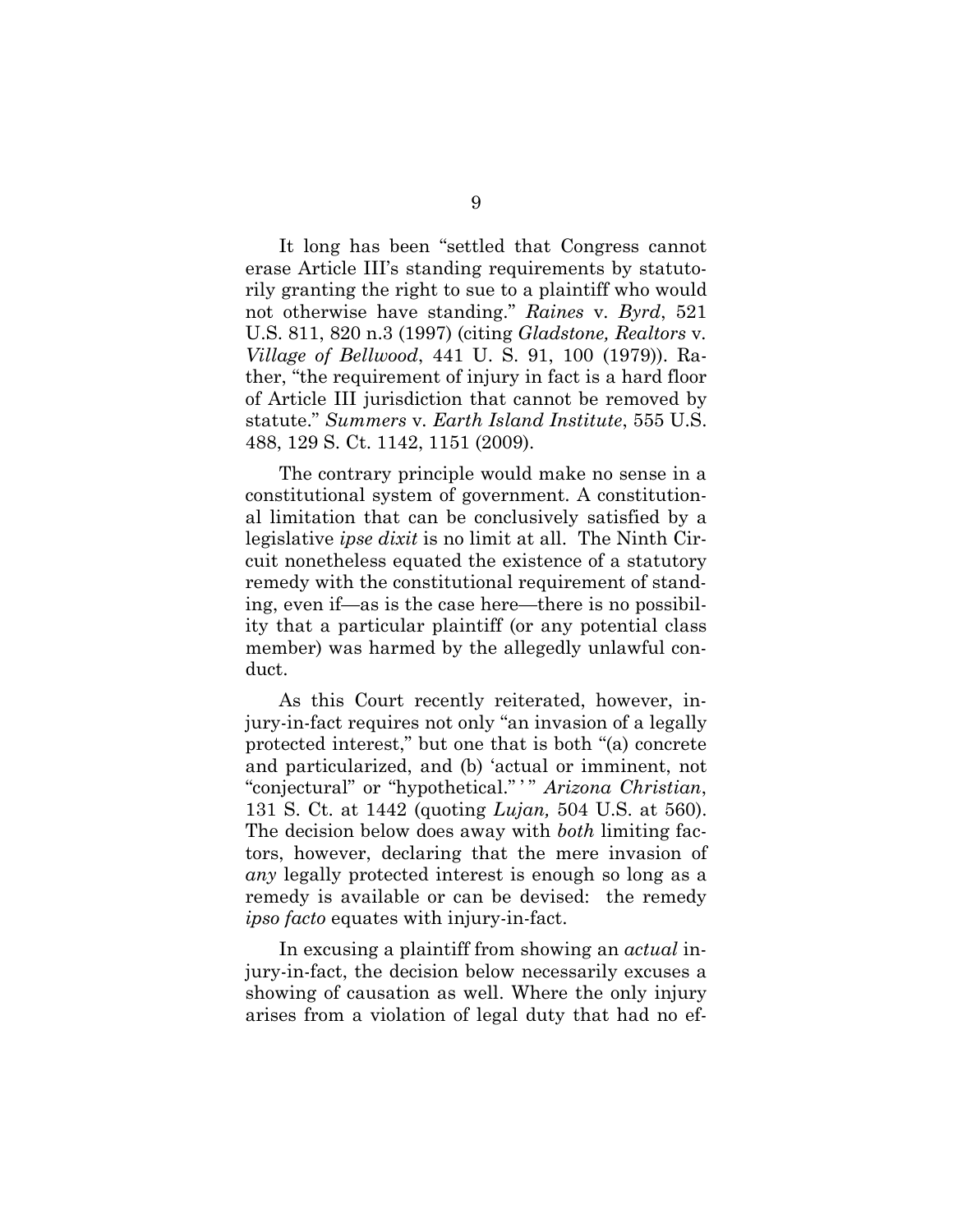fect on the plaintiff, there is nothing to cause, and thus no meaning to the "causal connection" that is otherwise required. *Arizona Christian*, 131 S. Ct. at 1442.

As a consequence, the three-part test of Article III standing—injury-in-fact, causation, and redressability—would collapse into the single question of redressability. Once a recognized remedy made an abstract complaint "redressable" in the sense that the plaintiff could seek and collect payment, anyone identified in a statute would have standing. That could be any buyer of a vehicle that had manifested a flaw only in the vehicles of a small subset of other buyers. Or it could be anyone who bought a vehicle that was advertised in a misleading way whether or not the buyer saw the ad, misunderstood the vehicle's characteristics as a result, or was motivated by that misunderstanding.

If the decision below stands, the mere violation of the legal duty would be sufficient for standing so long as the buyer had any attenuated connection to the violation. That is, the buyer's interest in a perfectly lawful transaction would be enough.

In determining whether the invasion of particular legal interests amounts to injury-in-fact, however, the Court has held that "the interest in seeing the law obeyed" is categorically insufficient. *FEC* v*. Akins*, 524 U.S. 11, 24 (1998). To the contrary, "[a] plaintiff must always have suffered a distinct and palpable injury to *himself*." *Gladstone*, 441 U.S. at 100 (emphasis added). No plaintiff can enforce every legal obligation that involves her in some way; she can "enforce" only those "specific legal obligations whose violation works a direct harm." *Allen* v*. Wright*, 468 U.S. 737, 761 (1984). That is, a plaintiff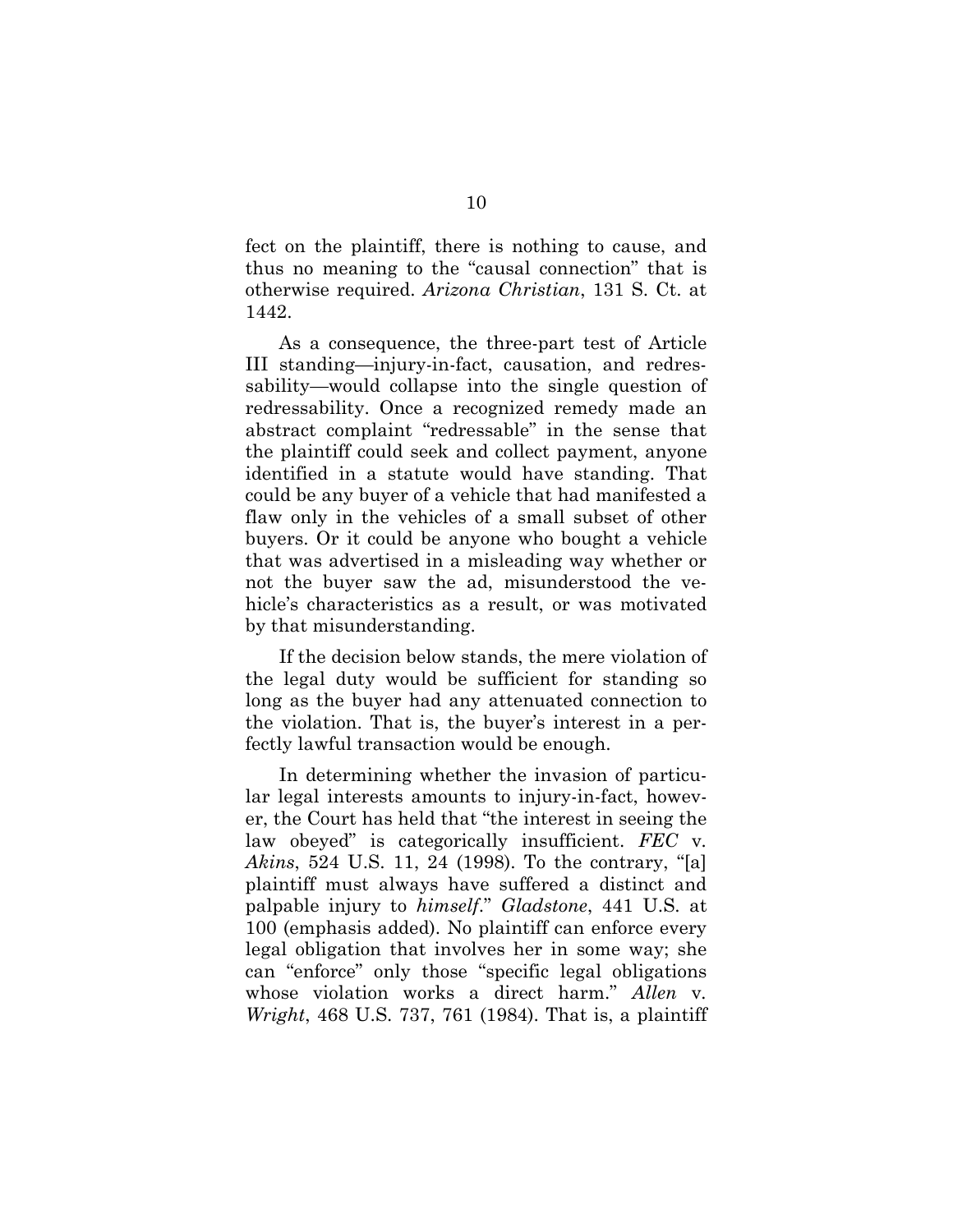has standing to sue an adjacent driver who sideswipes her, but not to sue the driver who is merely in her field of view when he makes an unsafe lane change.

A government (or court) cannot create Article III injury simply by declaring that an injury occurs whenever someone is exposed to some kind of statutory violation or other legal duty. A contrary holding would significantly alter the role of the federal courts and thus unsettle the constitutional balance between the three branches of government. The judiciary is the "least dangerous branch" precisely because it cannot intrude generally into the affairs of citizens or their government, much less at the instigation of private citizens who have suffered no harm from the conduct about which they wish to complain. The Federalist No. 78, at 402 (George W. Carey & James McClellan, eds., 2001) (Alexander Hamilton). "If a dispute is not a proper case or controversy, the courts have no business deciding it, or expounding the law in the course of doing so" (*Cuno*, 547 U.S. at 341) much less transferring huge sums from one private party to others on the basis of abstract violations that caused no tangible harm. Such judicial arrogations of power disregard "the proper—and properly limited—role of the courts in a democratic society." *Summers*, 129 S. Ct. at 1148 (quoting *Warth* v*. Seldin,* 422 U.S. 490, 498 (1975)).

If the Ninth Circuit were correct, Congress (not to mention state courts and legislatures) could essentially dictate access to the federal courts by removing the independent force of the case-or-controversy limitation. The existence of a remedy would bootstrap into standing to pursue the remedy in federal court, because there would be no requirement of an actual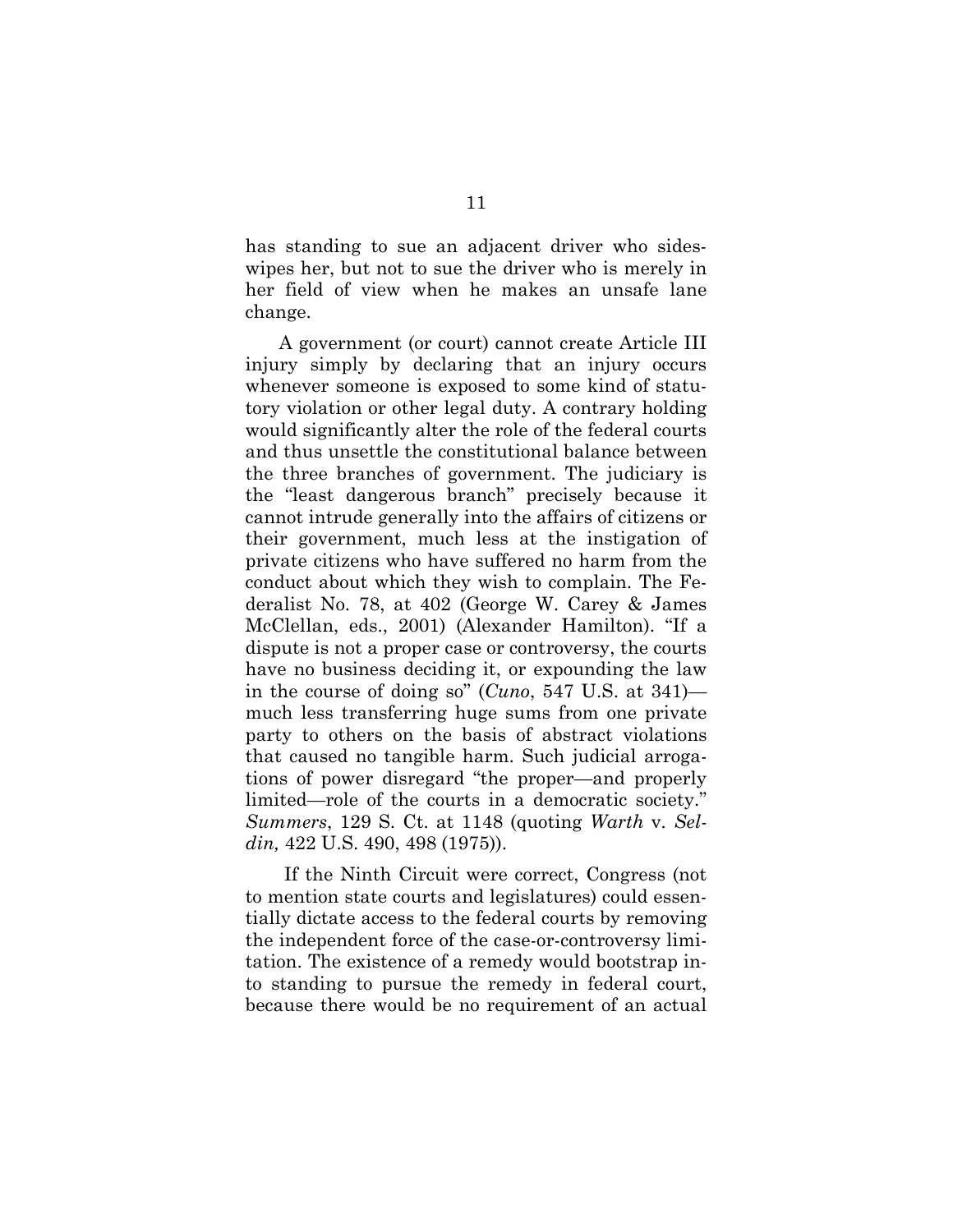injury or a causal connection between that nonexistent injury and the defendant's violation of a legal duty. That would shunt aside this Court's standing jurisprudence in a substantial category of cases, a category prospectively limited in size only by legislative and judicial ingenuity. That is not what the Framers intended, nor what the Constitution allows.

### **II. Permitting Standing To Rest On A Harmless Breach of Legal Duty Would Have Severe, Deleterious Consequences In Class Action Litigation.**

The constitutional disarray that affirmance would cause is sufficient to show that reversal is warranted. All doubt should be dispelled, however, by the broader consequences of a holding that would permit Congress to establish Article III standing by providing a remedy to persons who sustained no concrete harm from a violation of statutory or other legal duty.

**A. Affirmance Would Entrench And Propagate The Novel Device Of The No-Injury Class Action By Excusing Common Proof—Or Any Proof—Of A Concrete, Particularized Injury-In-Fact And Its Causation.**

1. A decision finding that all persons coming within the scope of a remedial statute necessarily have Article III standing could transform a current anomaly of class action practice into the norm. The *amici* and their members (among other mass-market businesses) increasingly are subject to class action claims purporting to encompass all buyers of a product and asserting, not that every buyer was misled by an advertisement or received a part that failed,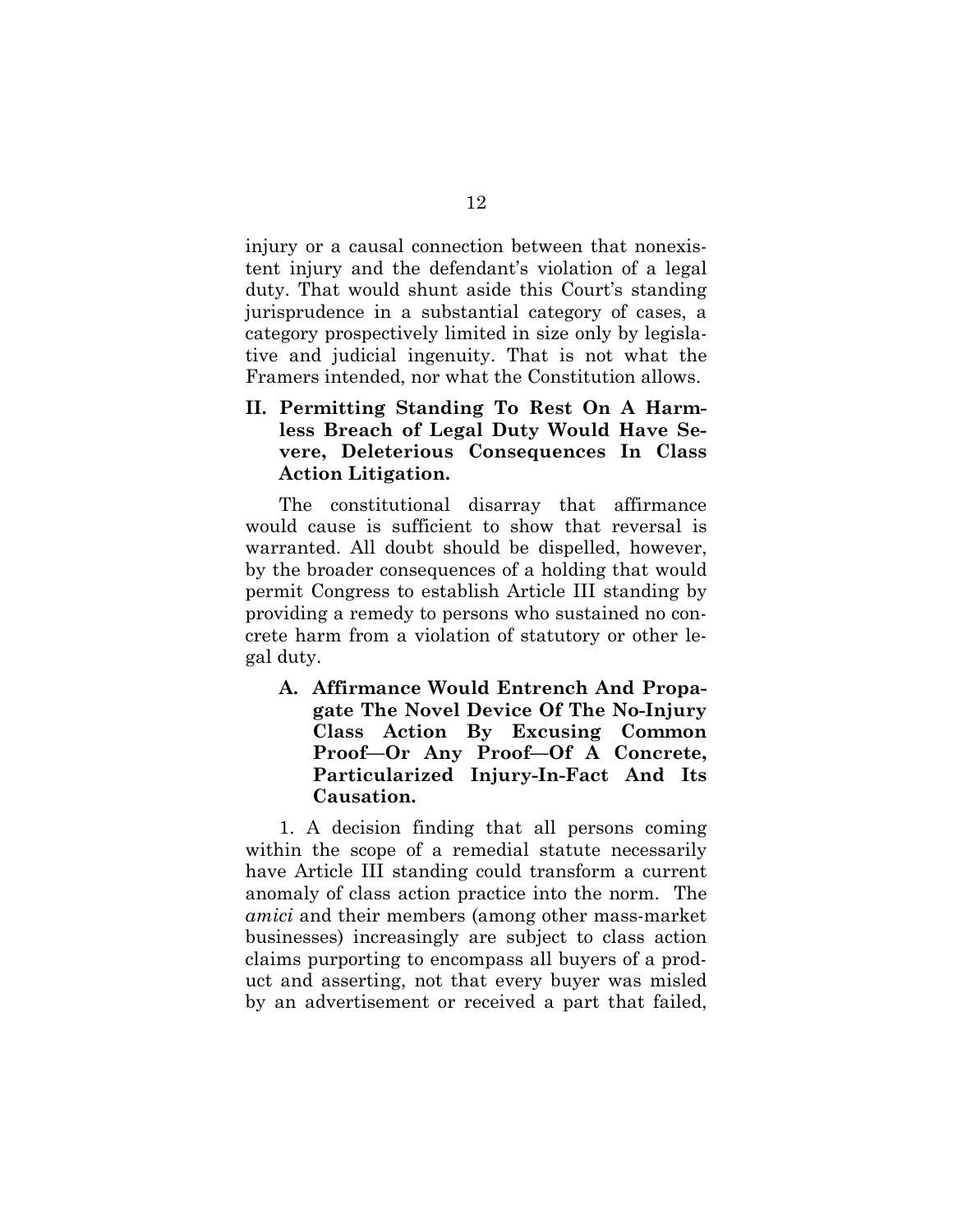but that the value that each buyer received was somehow diminished by the fact that others were misled or received parts that malfunctioned.

The members of the all-buyers class, the plaintiffs in these cases claim, have in common the abstract injury with no manifestation (and certainly none that the plaintiffs care to prove). The theory is that a part that failed in 10% or 5% or 2% or even 0.01% of the vehicles of particular model years was also substandard as to the vast majority of vehicles where the part functioned without incident. Under that theory, no further injury need be proved so long as an expert can estimate the diminished value of the vehicles that functioned adequately through the warranty or other relevant period.

That is, buying the product in itself is injury-infact—and the only "injury" requiring proof—even if the product performs to expectations. The *Toyota Motor Corp. Unintended Acceleration Litigation*, \_\_\_ F. Supp. 2d \_\_\_, 2011 WL 1840555 (C.D. Cal. May 13, 2011), provides a prominent example of this approach. In that case, the plaintiffs assert that their vehicles lost value because of the publicity surrounding accidents involving others, the National Highway Traffic Safety Administration (NHTSA) findings and recalls, and the like, or that the plaintiffs (who do not intend to prove any defect in their own vehicles) would not have bought their cars if they had known about the problem of sudden unintended acceleration. The district court held that the "economic loss injury flows from the plausibly alleged defect." *Id.* at \*10. That is, a defect that manifested in other vehicles can be equated with injury-in-fact and causation for vehicles where the claimed defect never appeared.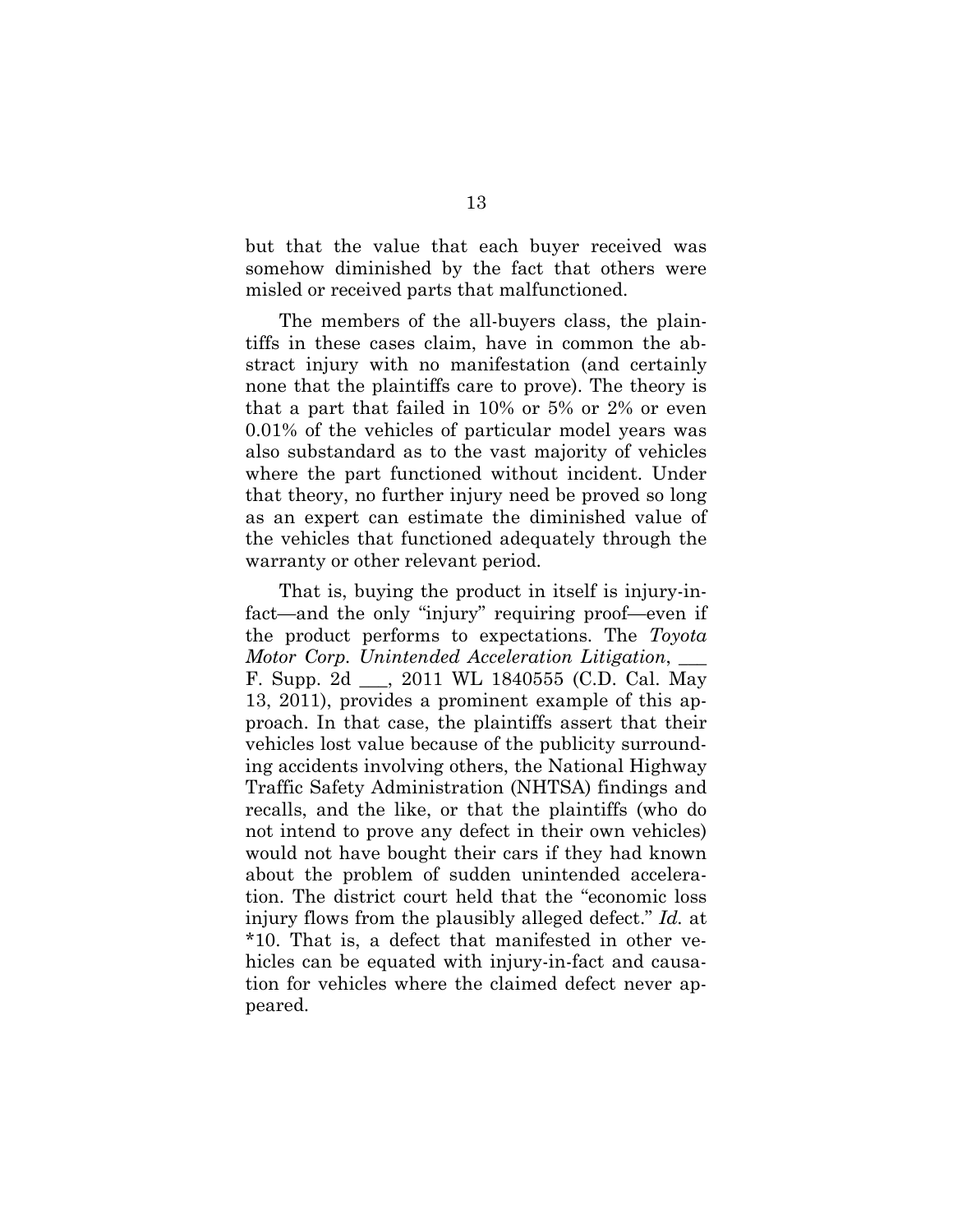An analogous theory has been advanced as to false advertising claims. Plaintiffs may assert that they were misled by statements in advertisements, labels, web sites, or sales brochures. They sometimes advance a theory of such striking idiosyncrasy that it would be impossible to prove that a significant number of buyers—much less all of them—either understood the statement in the way the plaintiffs did, or treated the information as material.<sup>2</sup> These cases often rely on state consumer protection law to use an objective "reasonable consumer" standard not only to establish whether statements were unlawfully deceptive or misleading, but also whether individual plaintiffs, including absent class members, relied on the misstatements and were actually injured. See *Yokoyama* v*. Midland National Life Ins. Co.*, 594 F.3d 1087, 1092 (9th Cir. 2010) (construing Hawaii law). These actions seek a common recovery of some discount from the purchase price—a remedy that, when extended to every buyer, becomes huge.

These no-injury/diminished value class actions represent counsel's efforts to avoid having to demonstrate common means of proving causation and in-

<sup>2</sup> See, *e.g.*, *Mazza* v*. American Honda Motor Co.*, 254 F.R.D. 610 (C.D. Cal. 2008), revised, 2009 WL 6025547 (C.D. Cal. Jan. 8, 2009), appeal pending, No. 09–55376 (Ninth Cir. argued June 9, 2010) (plaintiffs allege in part that they were misled by advertising they took to mean that all three stages of a warning and braking system would deploy in series rather than skipping ahead to stop the vehicle when a collision was imminent; nationwide all-buyers class certified); *Chavez* v*. Blue Sky Natural Beverage Co.*, 268 F.R.D. 365 (N.D. Cal. 2010) (expatriate New Mexican contends that small-type reference to New Mexico on label for nationally distributed soft drink bottled in California deceived him into buying beverage in order to support business in his home state; nationwide all-buyers class certified).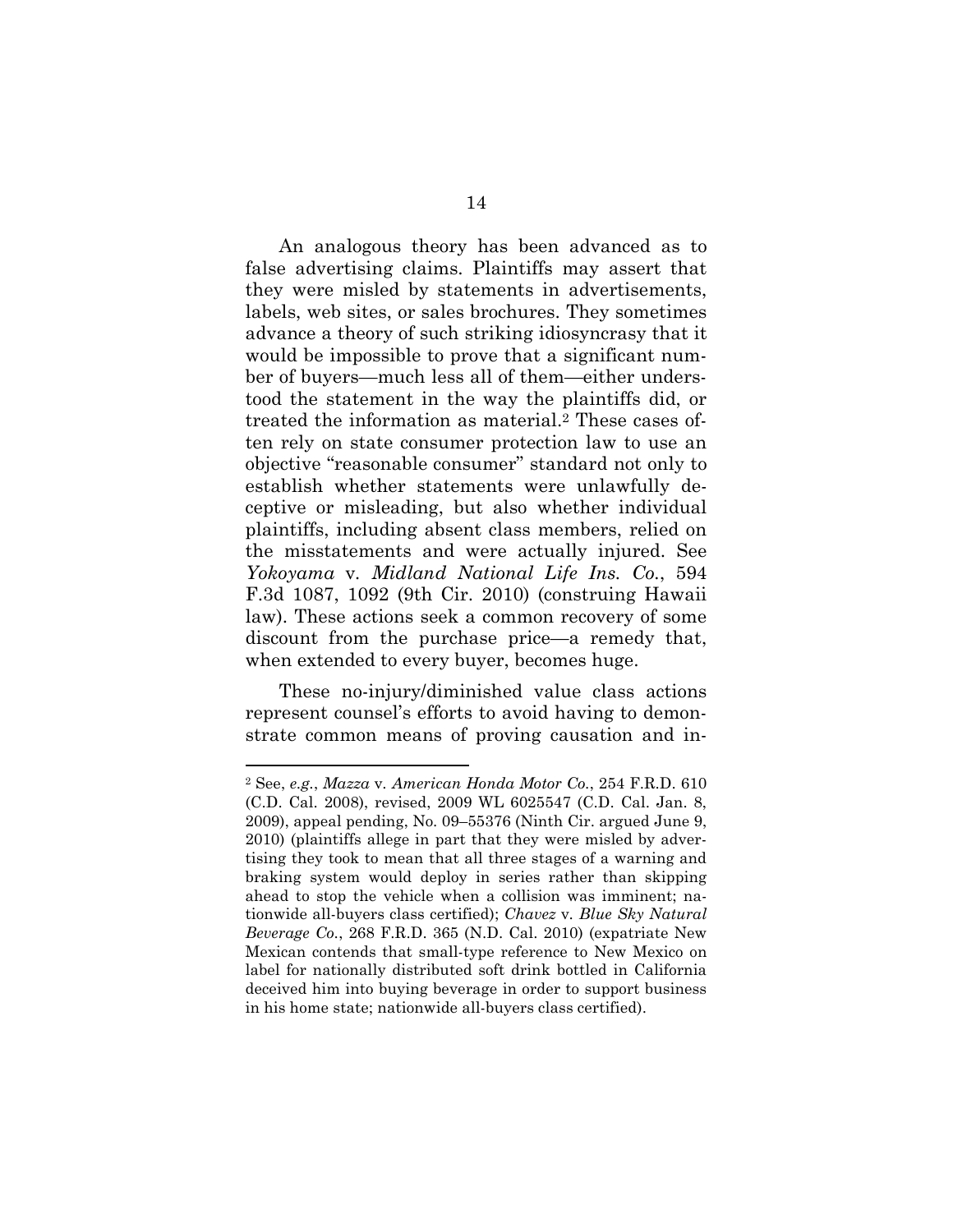jury (let alone damages) class-wide by taking those issues out of the case: they claim that a cognizable injury results from the violation of a legal duty, an intangible injury that by definition is common to every buyer of a product.

Currently, most (but not all) of these cases involve class representatives who experienced some tangible harm even though they don't want to have to provide common proof for the absent class members. That is, the putative class representative claims to have been misled by an advertisement, or claims that his brakes or tires wore out too early.

If the decision below is correct, however, it would be unnecessary to find even an injured class representative. It would suffice to convince a court to declare that a violation *ipso facto* injures everyone who bought a vehicle that was featured in an advertisement, or that contained a part or system that allegedly did not meet some measure of quality. But standing does not extend to permit private plaintiffs to "enforce [any] specific legal obligations" to which they bear some relation, but only those "whose violation works a direct harm" to the plaintiffs themselves. *Allen* v*. Wright*, 468 U.S. at 761.

2. The elimination of a meaningful injury-infact requirement—and with it a meaningful causation requirement—would remove one of the principal limits on the certification of no-injury classes. Several courts of appeals have recognized that buyers who were not actually injured by an unlawfully misleading ad would have no standing to pursue actions on their own. Accordingly, those persons cannot be included in a class, because class certification cannot expand substantive rights. *Wal-Mart Stores, Inc. v. Dukes*, 131 S. Ct. 2541, 2561 (2011).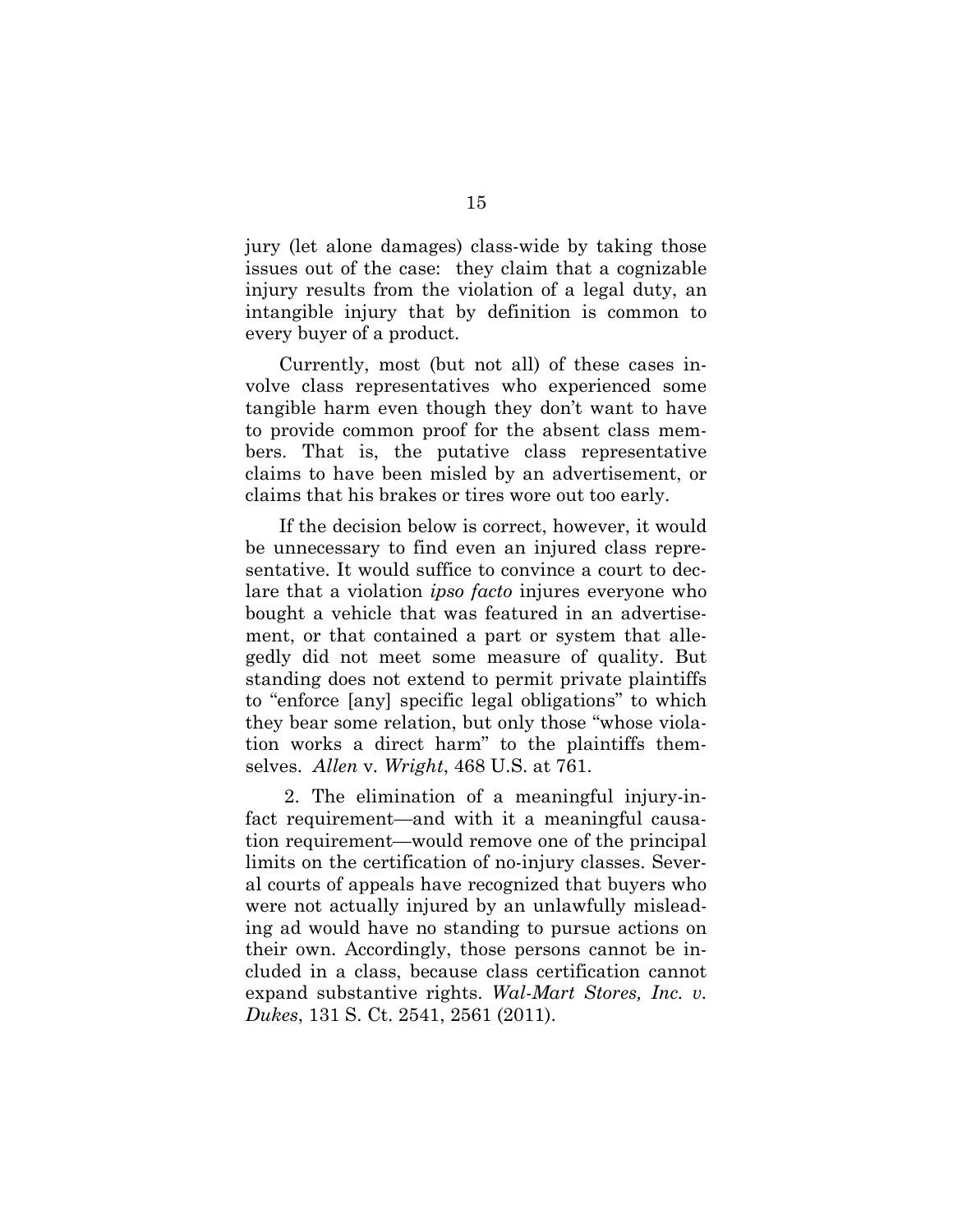As a consequence, under current law, a class in federal court must be defined so that all of its members have suffered actual injury, or at least so that the presence or absence of injury-in-fact and causation can be determined using common proof and thus "can be productively litigated at once." *Dukes*, 131 S. Ct. at 2551. Conversely, no class may be certified irrespective of whether its absent members have sustained actual injury—or irrespective of whether actual injury is subject to common proof. As one court put it, "no class may be certified that contains members lacking Article III standing." *Denney* v*. Deutsche Bank AG*, 443 F.3d 253, 264 (2d Cir. 2006); see *Avritt* v*. Reliastar Life Ins. Co.*, 615 F.3d 1023, 1035 (8th Cir. 2010) (same); *Oshana* v*. Coca-Cola Co.*, 472 F.3d 506, 514 (7th Cir. 2006) (certification improper when "[c]ountless members of [the] putative class could not show any damage, let alone damage proximately caused by Coke's alleged deception"). Nor can a class be defined "so broad[ly] that it sweeps within it persons who could not have been injured by the defendant's conduct." *Kohen* v*. Pac. Inv. Mgmt. Co*., 571 F.3d 672, 677 (7th Cir. 2009).

Other courts of appeals have rejected similar theories. Thus, the Eighth Circuit refused to allow purchasers of a recalled crib to recover the cost of their purchase under a contract theory when their cribs had not yet exhibited the alleged defect. See *O'Neil* v*. Simplicity, Inc.*, 574 F.3d 501, 504 (8th Cir. 2009). And the Fifth Circuit rejected a class seeking reimbursement of money spent on a drug that had harmed others, but not the class members, on the ground that "[m]erely asking for money does not establish an injury in fact." *Rivera* v*. Wyeth-Ayerst Labs*., 283 F.3d 315, 319–20 (5th Cir. 2002). The decision below in the present case, however, suggests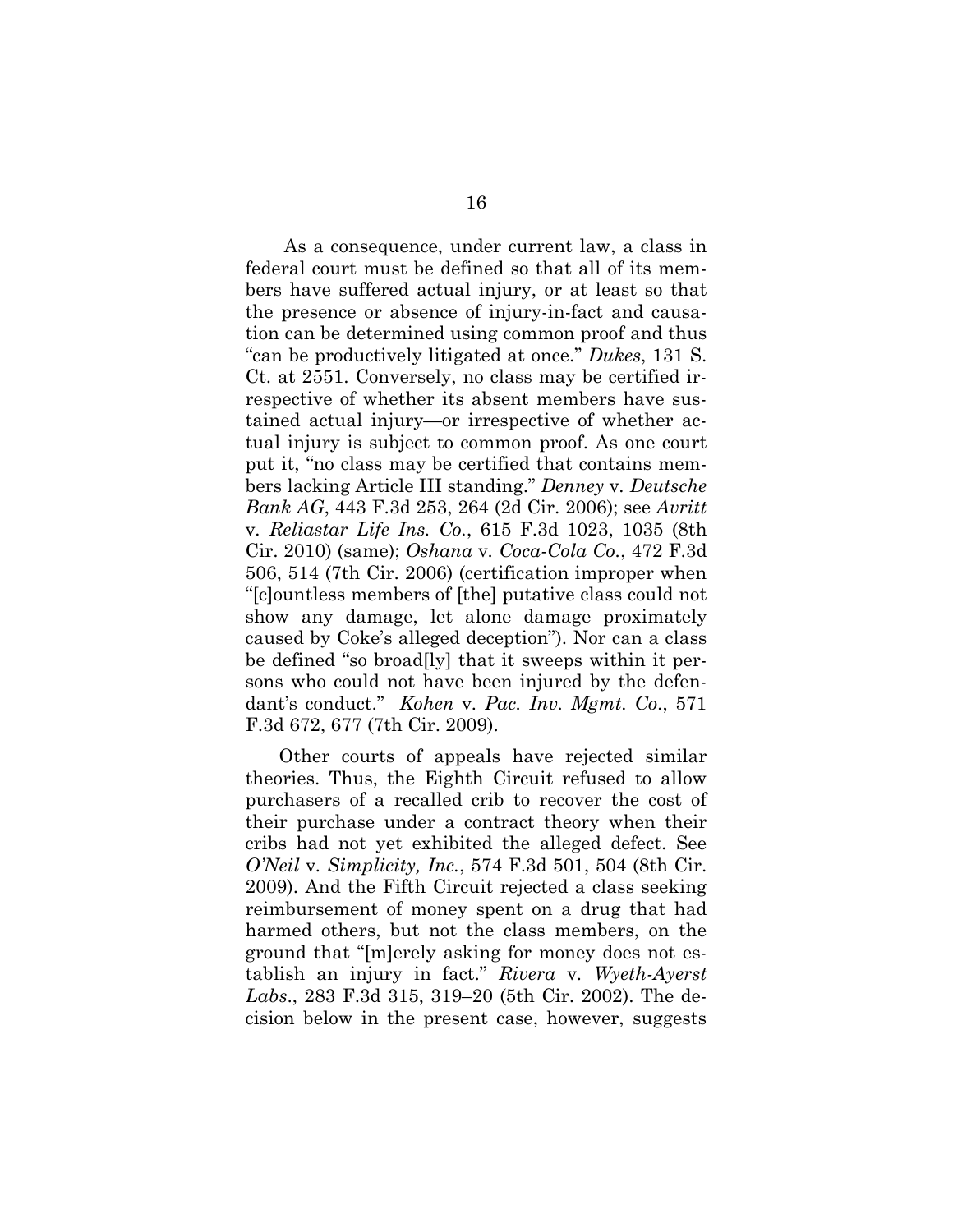that "asking for money" may well enough to establish constitutional standing.

Many more no-injury class actions have arisen in the motor vehicle setting. Although standing has not been the only line of defense against ruinous liability exposure to overbroad classes full of uninjured buyers, many of the court of appeal decisions rejecting such actions have relied on related state-law principles of causation and injury (which, of course, can be changed by state legislatures or courts). Those decisions have held either that a proposed class improperly included uninjured parties, or that too many individualized issues prevented class-wide resolution of issues such as causation an injury "in one stroke." *Dukes*, 131 S. Ct. at 2551.

For example, the Seventh Circuit decertified a nationwide class action seeking recovery for economic loss for allegedly defective tires. See *In re Bridgestone/Firestone Tires Products Liability Litigation*, 288 F.3d 1012 (7th Cir. 2002). Noting that "these persons seek compensation for the *risk* of failure, which may be reflected in diminished resale value of the vehicles and perhaps in mental stress" (*id.* at 1015), the court of appeals noted that their theory was infirm as a matter of bedrock common law: "No injury, no tort, is an ingredient of every state's law." *Id.* at 1017.

Other courts have agreed. The Eighth Circuit affirmed dismissal of an action alleging antilock braking systems had performance problem that had caused no tangible injury because diminished value theory was "too speculative." *Briehl* v. *General Motors Corp.*, 172 F.3d 623, 629 (8th Cir. 1999). The Fifth Circuit affirmed the denial of certification to a putative class of car buyers alleging that a defect in a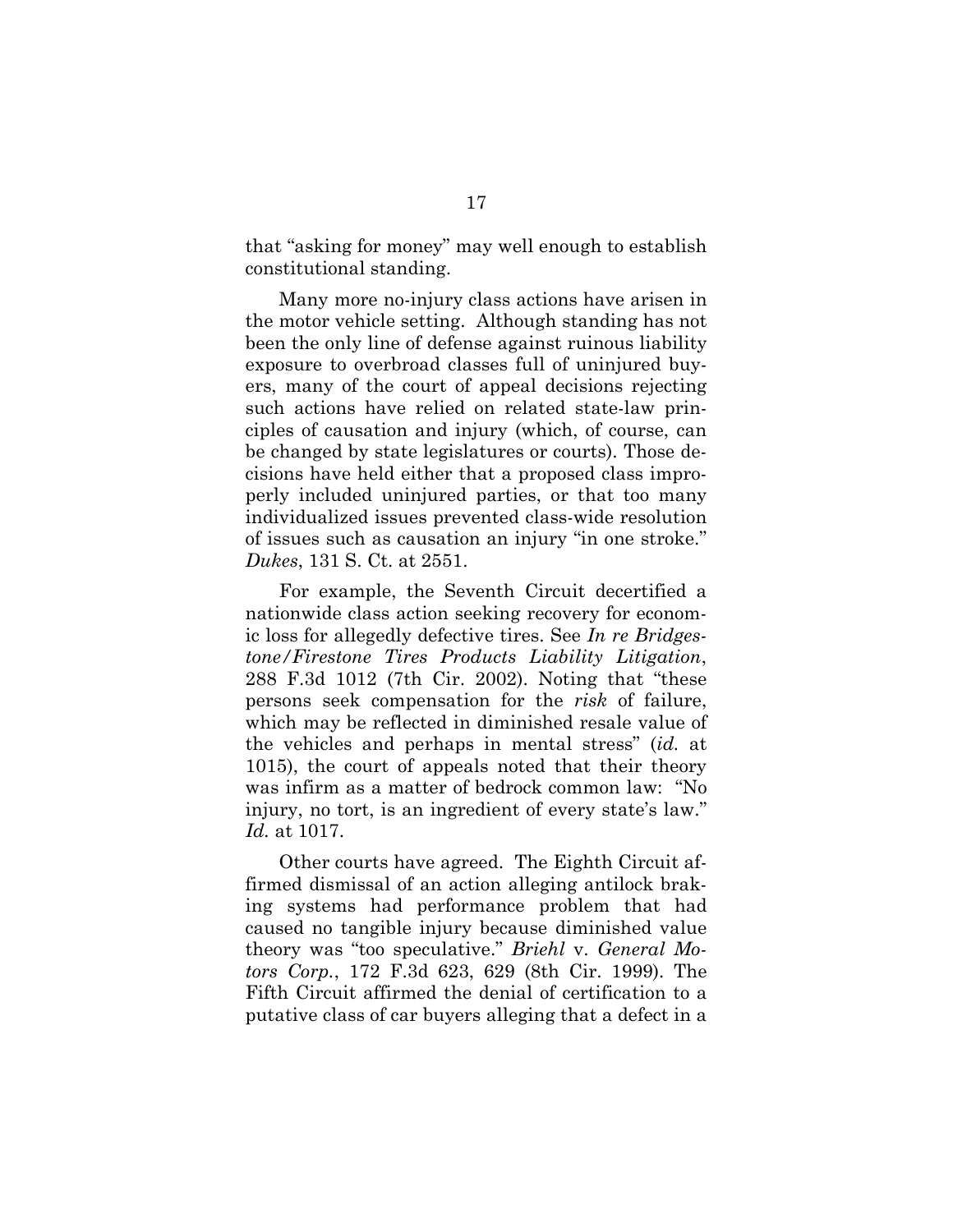safety module had caused unexpected side air bag deployments for a small number of other buyers; the manufacturer had recalled and offered to replace the module for everyone else. See *Cole* v. *Gen. Motors Corp.*, 484 F.3d 717 (5th Cir. 2007). The plaintiffs nonetheless asserted that the breach of a duty to provide risk-free safety systems had harmed them between the time they bought their vehicles until the time the modules were replaced, even though plaintiffs' own modules had never malfunctioned. Yet the Fifth Circuit held that this no-injury class *had* standing, though it rejected class certification on other grounds. Likewise, the D.C. Circuit accepted the legitimacy of a warranty class of owners who never experienced the experienced the sudden shifts into reverse for which they sought a recovery. *Walsh* v. *Ford Motor Co.*, 807 F.2d 1000 (D.C. Cir. 1986) (vacating and remanding class certification on other grounds). Cf. *DaimlerChrylser Corp.* v*. Inman,* 252 S.W.3d 299, 300 (Tex. 2008) (dismissing "no injury" suit based on allegedly defective seatbelt buckles that might release unintentionally where "[t]wo of the plaintiffs have never experienced anything like what they claim might happen, and the third is not sure whether he has or not, but he has never been injured").

3. The cases discussed above reflect the persistent efforts of class-action plaintiffs to inflate the size and settlement value of what should be modest disputes. Indeed, plaintiffs have succeeded in obtaining class certification on theories of this kind in several cases. For example, in *Wolin* v*. Jaguar Land Rover North America, LLC*, 617 F.3d 1168 (9th Cir. 2010), a case addressing an alignment flaw that accelerated tire wear, the Ninth Circuit accepted a diminishedvalue theory of liability that extended warranty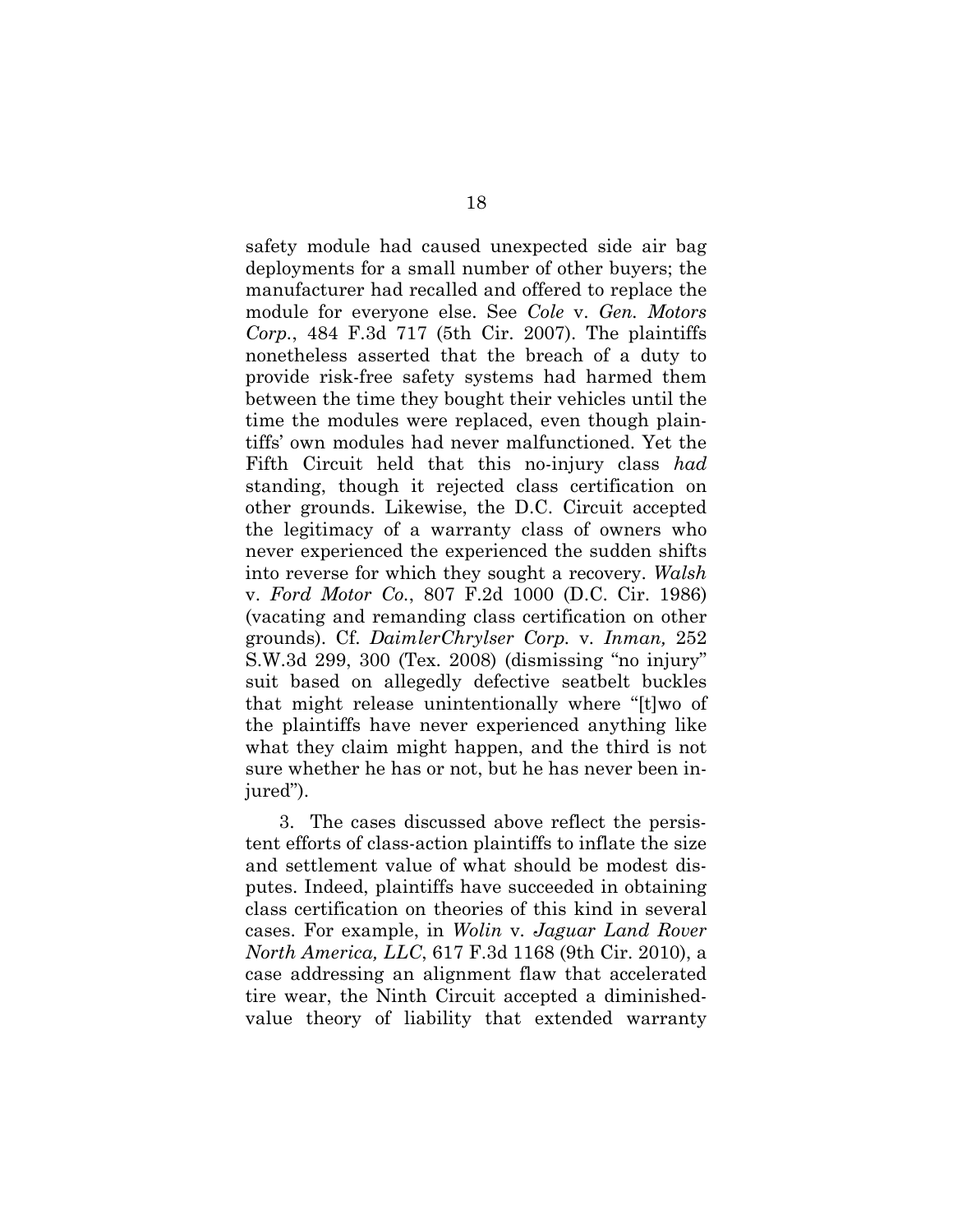terms into perpetuity by providing relief for latent defects that do not (or may not) manifest until after the warranty period expires. That theory, the court of appeals held, sufficed both to show actual injury and to render a broad range of individualized circumstances (and individualized defenses) irrelevant. *Id.* at 1173–1174.

Similarly, in *Daffin* v. *Ford Motor Co.*, 458 F.3d 549 (6th Cir. 2006), a plaintiff alleged that a defect in his van's throttle body assembly caused the accelerator to stick. *Id.* at 550. Although the alleged defect would not cause accelerator problems in the vast majority of vans, and unintended acceleration could result from numerous other issues—such as driver error—the court nonetheless affirmed the certification of a class of all van purchasers on a diminished-value theory. *Id.* at 554. See also, *e.g.*, *Chamberlan* v. *Ford Motor Co.*, 402 F.3d 952 (9th Cir. 2005) (denying leave to appeal class certification, on a diminishedvalue theory, of claim that alleged defect in manifold might lead to coolant leaks in some vehicles).

Decisions of this kind—rendering the injury and standing of individual absent class members irrelevant—permit any court to make this Olympian determination on a class-wide basis: that any issue that has manifested on any subset of vehicles is a "defect" that violates a legal duty as to all buyers and therefore provides a basis for warranty or other recovery for the vast majority of vehicle owners who have experienced no consequences.

That is the type of determination that standing doctrine seeks to remove from the federal courts. Threshold issues of standing must either be obviously satisfied for all members of a proposed class, or subject to reliable and dispositive common proof.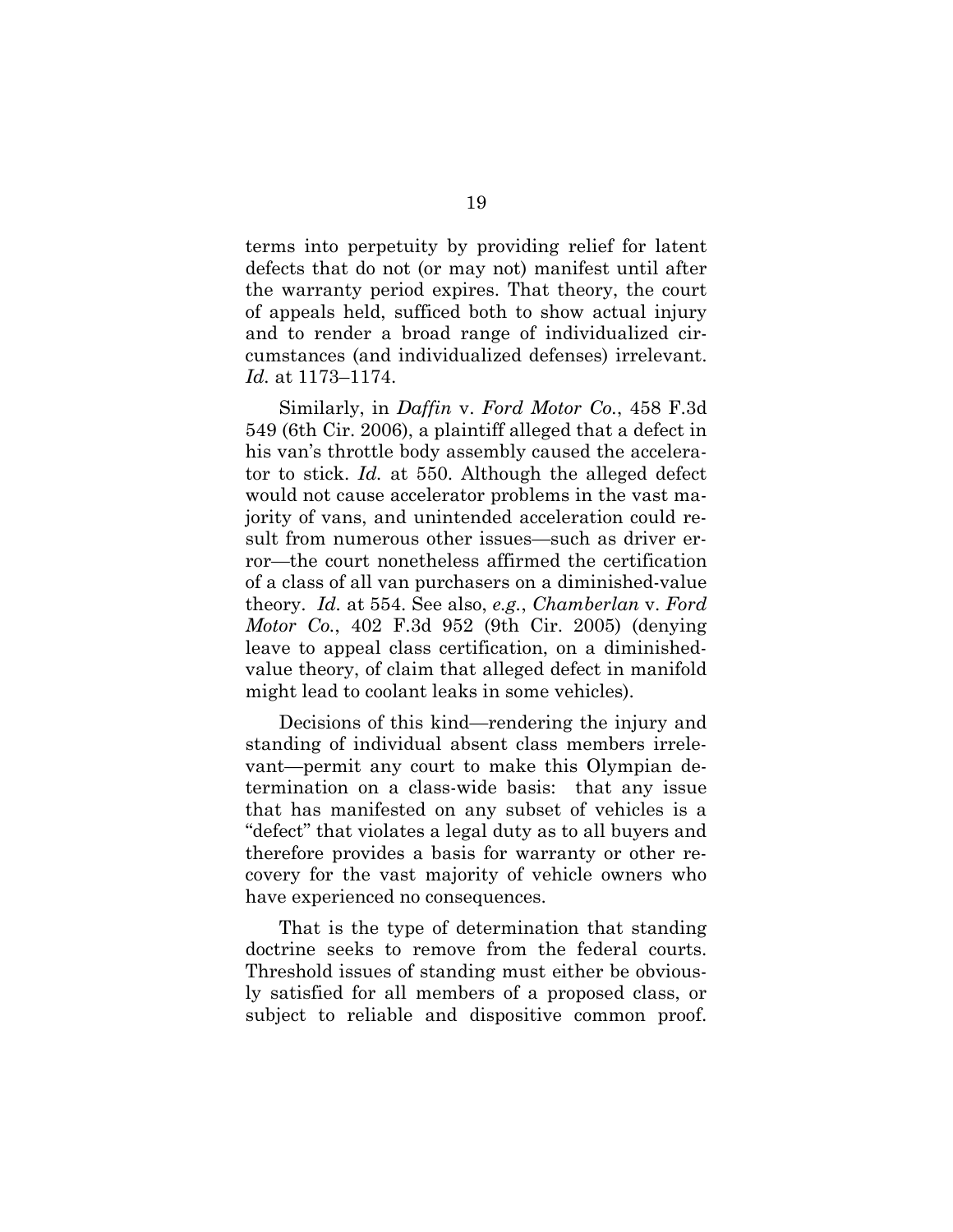Just as "a class cannot be certified on the premise that [the defendant] will not be entitled to litigate its statutory defenses to individual claims," *Dukes*, 131 S. Ct. at 2561, no class can be certified on the premise that the defendant will be unable to challenge the standing of individual class members who sustained no concrete and particularized injury from the alleged violation of law.

Affirmance here, however, would make it unnecessary in many cases to separate the potentially injured from the set of all customers. So long as a court perceived that a statute (or common-law doctrine) afforded a remedy to all persons with any identifiable connection to a violation of legal duty—not just those who sustained an actual injury caused by the violation—the set of all customers would be co-extensive with a class. Most important, class certification might become nearly automatic, since the fact of a violation would remove all need to show that causation and injury were subject to common proof. See Pet. App. 8a–11a (reversing denial of class certication in present case).

### **B. Affirmance Would Make Causation And Injury Irrelevant To Standing Or Class Certification Whenever A Court Or Legislature Desired That Result.**

Past experience provides a muted vision of the consequences were this Court to open federal courthouse doors to plaintiffs seeking monetary compensation for violations of legal duty that did not cause concrete and particularized harm to the plaintiffs themselves. Some legislatures almost certainly would respond by enacting (and courts eagerly construing) additional causes of action that could be supported solely by an attenuated connection to a vi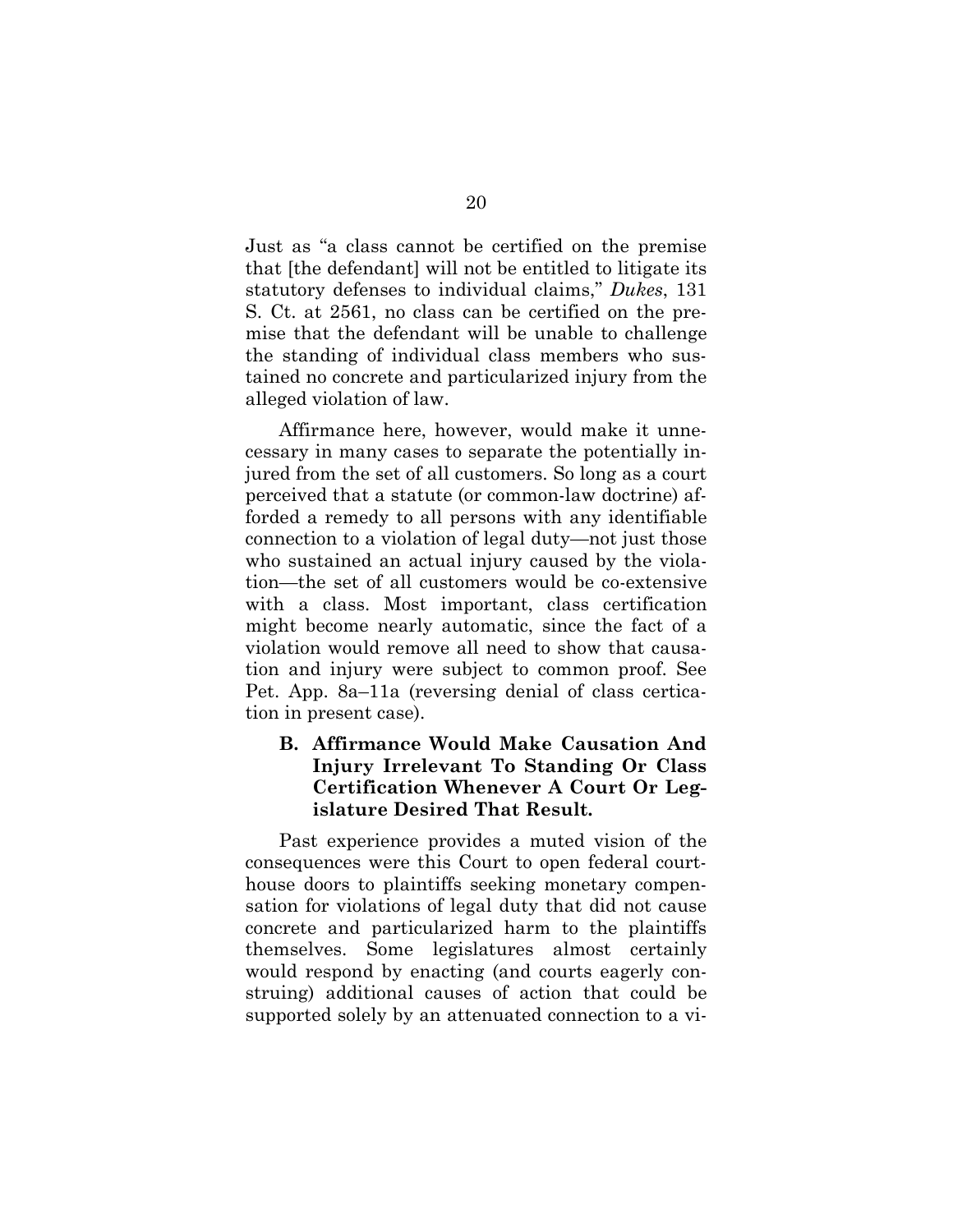olation of legal duty. The political temptation to create standing by *ipse dixit* often would be strong.

The Ninth Circuit and California predictably provide a cautionary example. California formerly recognized the right of any citizen to sue on behalf of the general public for an injunction, attorney's fees, and a lump-sum restitutionary award under the California Unfair Competition Law (Cal. Bus. & Prof. Code § 17200 *et seq.*), and the related False Advertising Law (*id.* § 17500 *et seq.*) (collectively "UCL"). his Court and the Ninth Circuit agreed that such persons lacked standing to pursue relief in federal court. See *Nike Inc.* v*. Kasky*, 539 U.S. 654, 661 (2003) (Stevens, J., concurring in dismissal as improvidently granted); *Lee* v. *American National Ins. Co.,* 260 F.3d 997, 1001-02 (9th Cir.2001)).

California voters subsequently imposed standing requirements on private UCL plaintiffs that are even stricter than those required by Article III, and limited private representative actions to those that satisfy normal class certification standards. But the California Supreme Court held in the *Tobacco II Cases*, 46 Cal. 4th 296 (2009), that the statutory actual injury requirement extends only "to the class representatives, and not all absent class members." *Id.* at 306. At least at the threshold, absent class members can pursue their claims in California state courts without having standing at all.<sup>3</sup>

<sup>3</sup> The California Supreme Court relied for its view of Article III standing on *Vuyanich* v*. Republic National Bank*, 82 F.R.D. 420 (N.D. Tex. 1979). See *Tobacco II,* 46 Cal. 4th at 319. But the district court decision in *Vuyanich* applied an across-the-board analysis that this Court pointedly rejected in *General Telephone Co.* v*. Falcon*, 457 U.S. 147 (1984)—and as a consequence the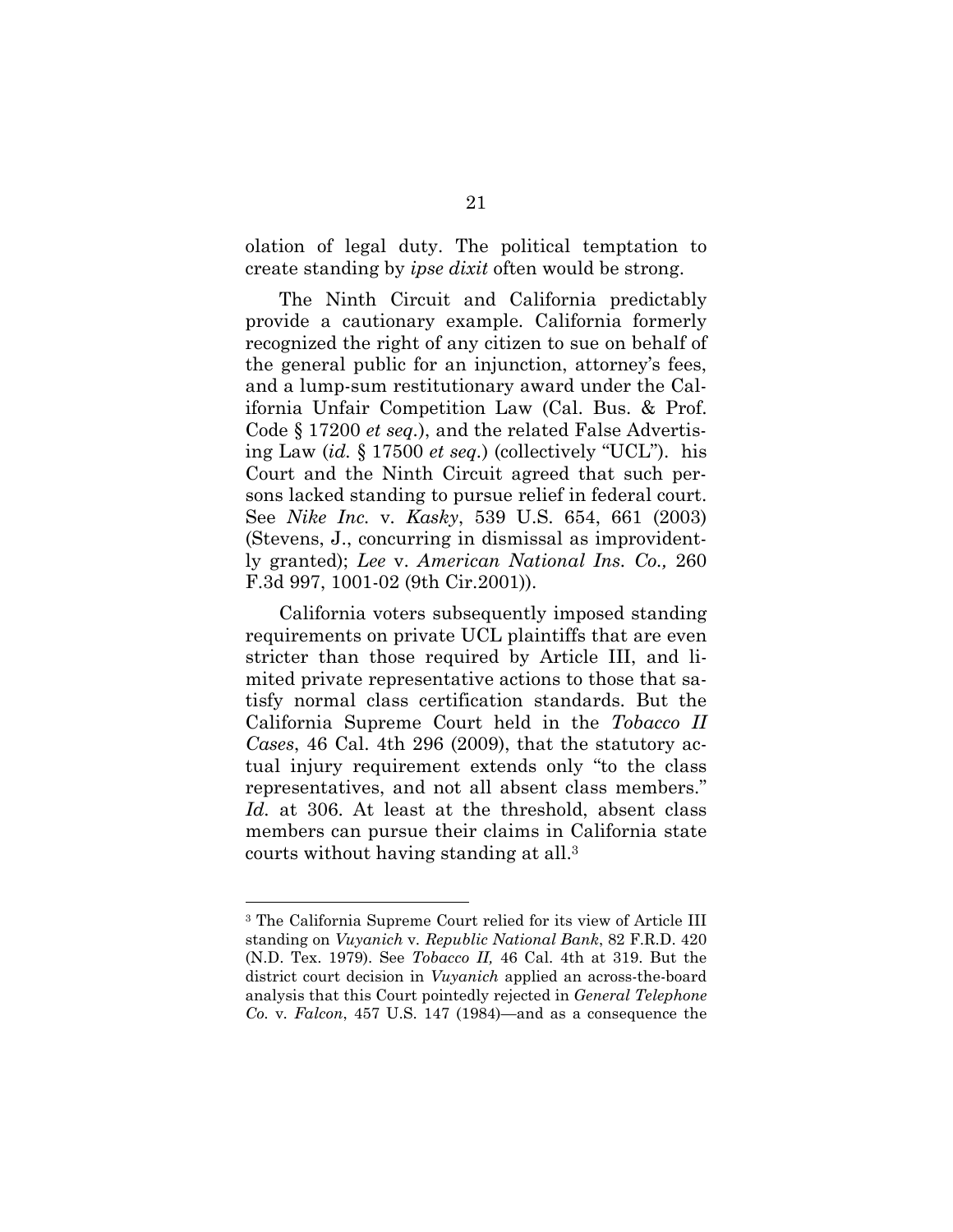The California courts have divided over whether *Tobacco II* extends beyond the setting of standing to make it unnecessary to establish that injury, causation, or restitution are susceptible to common proof, on the theory that all of those elements may be presumed. *See Avritt*, 615 F.3d at 1035 (collecting cases). And the Eighth Circuit, considering a class action asserting California law, has held that, "to the extent that *Tobacco II* holds that a single injured plaintiff may bring a class action on behalf of a group of individuals who may not have had a cause of action themselves, it is inconsistent with the doctrine of standing as applied by federal courts." *Ibid.*

The Ninth Circuit, however, has expressed no doubt that California law under *Tobacco II* permits recovery by uninjured class members—and suggested that the federal courts may entertain class actions brought on behalf of class members who would lack standing to sue individually and for whom injury, causation, and the extent of relief could not possibly be resolved "in one stroke," as this Court put it in *Dukes*, 131 S. Ct. at 2551.

In *Stearns* v*. Ticketmaster Corp.*, \_\_ F.3d \_\_. 2011 WL 3659354 (9th Cir. Aug. 22, 2010), the Ninth Circuit reversed a district court's denial of certification of a class of all purchasers of an online discount coupon and cashback award service who did not use the service they purchased. The plaintiffs contended that the sign-up process was deceptive, but they proposed no way of determining through common proof

Fifth Circuit "vacated and remanded" the class certification "for reconsideration of the proper class in light of *Falcon*." *Vuyanich* v*. Republic National Bank*, 723 F.2d 1195, 1200 (5th Cir. 1984). That is, *Tobacco II*'s passing reference to federal law relied on a reversed decision that used a long-discredited analysis.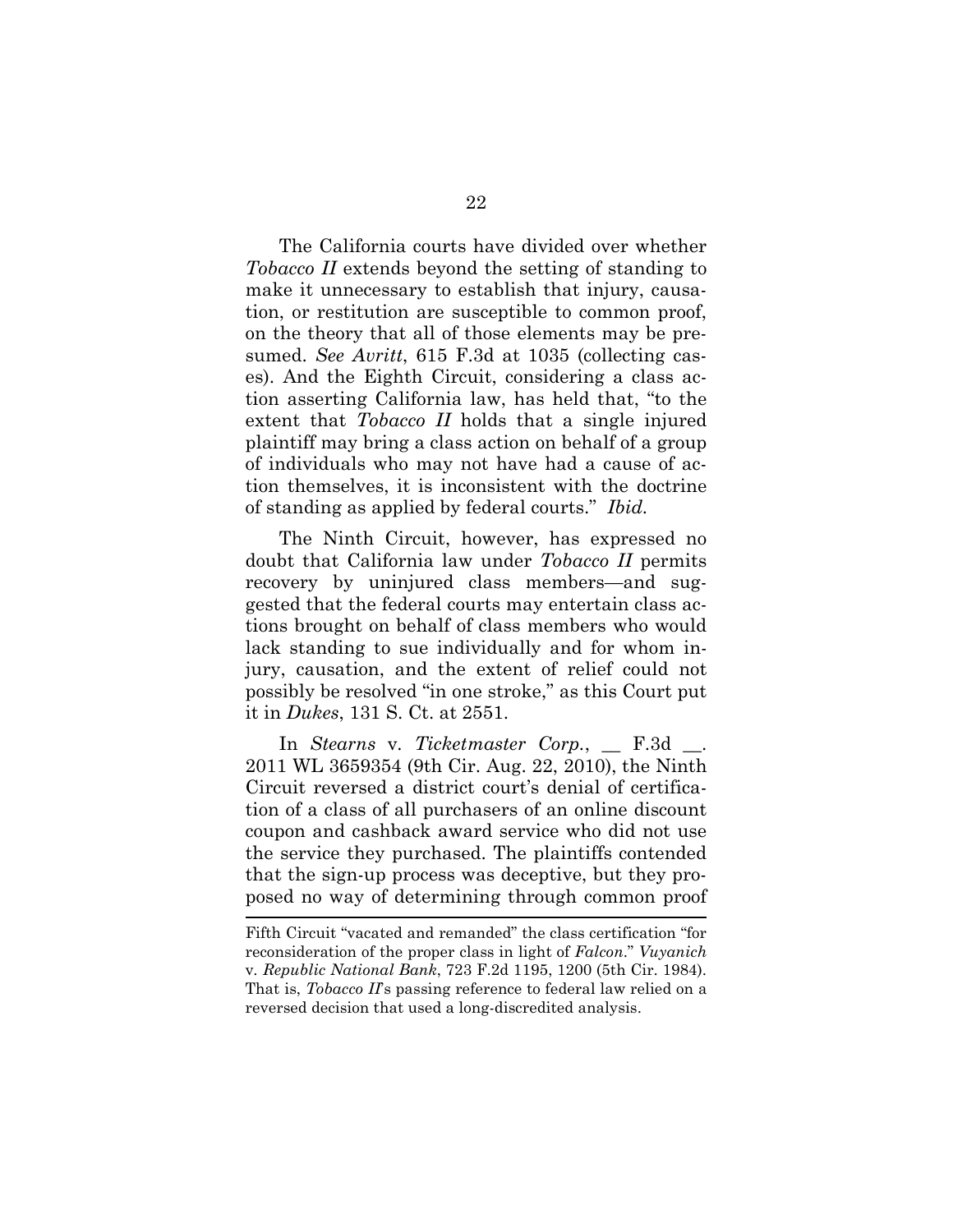who had been deceived and who intended to buy the service—that is, which class members were injured and which received only what they wanted, but simply never used it. The court of appeals held that such proof was unnecessary under *Tobacco II.*

More important, although *this* Court had held only four months earlier that Article III standing requires "a causal connection between the injury[-infact] and the conduct complained of " (*Arizona Christian*, 131 S. Ct. at 1442), the Ninth Circuit held that Article III was consistent with the conclusion that "it need not be shown that class members have suffered actual injury in fact connected to the conduct of the [defendants]." *Stearns*, 2011 WL 3659354, at \*5. In the Ninth Circuit's view, the class members had shown actual, concrete and particularized injury merely because each member had bought the service and thus "was relieved of money in the transactions." *Ibid.* Under that logic, any purchaser of any product has demonstrated injury-in-fact (or his class representative can demonstrate that element *en masse*) merely by virtue of the purchase itself, even if the buyer (or class members) received everything expected.

As for causation, the Ninth Circuit concluded that the "loss" (*i.e.*, the purchase) was "fairly traceable to the action of the [defendants] *within the meaning of California substantive law.*" *Ibid.* (emphasis added). The Ninth Circuit did not acknowledge *this* Court's requirement of a "causal connection" for standing purposes. See *Arizona Christian*, 131 S. Ct. at 1442. "[A]ny connection" was enough. *Stearns*, 2011 WL 3659354, at \*5. That seriously dilutes the federal law of causation. As the Court explained in another context, "[t]o touch upon a loss is not to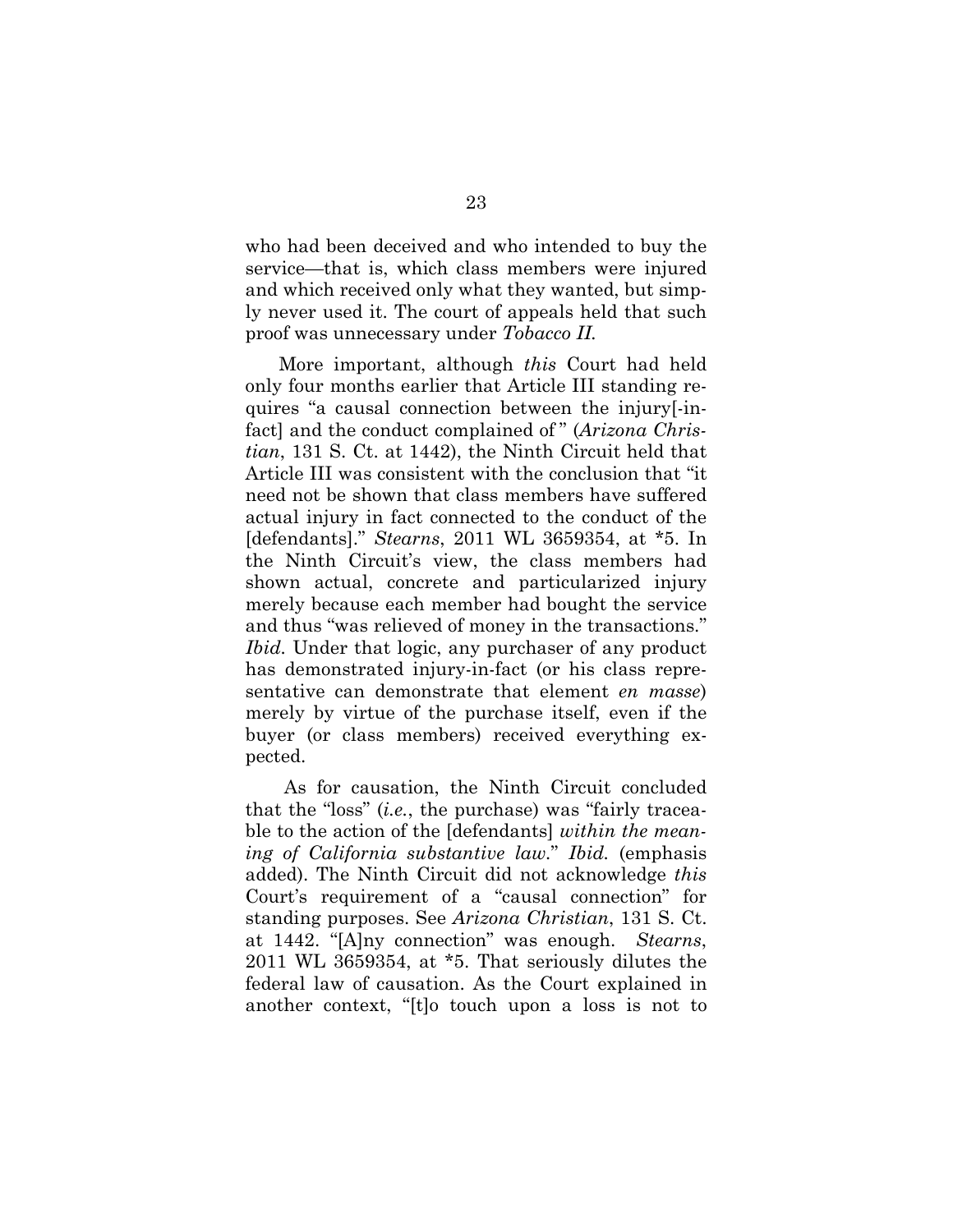*cause* a loss, and it is the latter that the law requires." *Dura Pharmaceuticals, Inc.* v. *Broudo*, 544 U.S. 336, 343 (2005).

The Ninth Circuit flaunted its refusal to apply this Court's standing analysis: defendants' "real objection," the court of appeals maintained, "is that state law gives a right to 'monetary relief to a citizen suing under it' (restitution) without a more particularized proof of injury and causation." *Stearns*, 2011 WL 3659354, at \*5 (citation omitted). Yet it is the availability of "particularized proof of injury and causation" that separates the claims that may be pressed in federal court from those that cannot.

The court of appeals concluded its standing analysis by holding that all members of a certified class had "class standing" so long as one named plaintiff had standing. *Ibid.* But the circuit jurisprudence that the *Stearns* court cited as support in fact answered a different question. It is true that one named plaintiff with standing is enough to keep a class action in court long enough for the plaintiff with standing to *pursue* class certification.

But class certification analysis cannot be so cavalier. A class action can aggregate only claims that could be presented individually (setting aside jurisdictional amounts and the like). Certification cannot provide individuals a right to relief in federal court that the Constitution would deny them if they sued individually. That result would violate the Rules Enabling Act because it would "enlarge or modify a. substantive right" that would not exist in the absence of class certification under Rule 23. See *Dukes*, 131 S. Ct. at 2561 (quoting 28 U.S.C. § 2072(b)).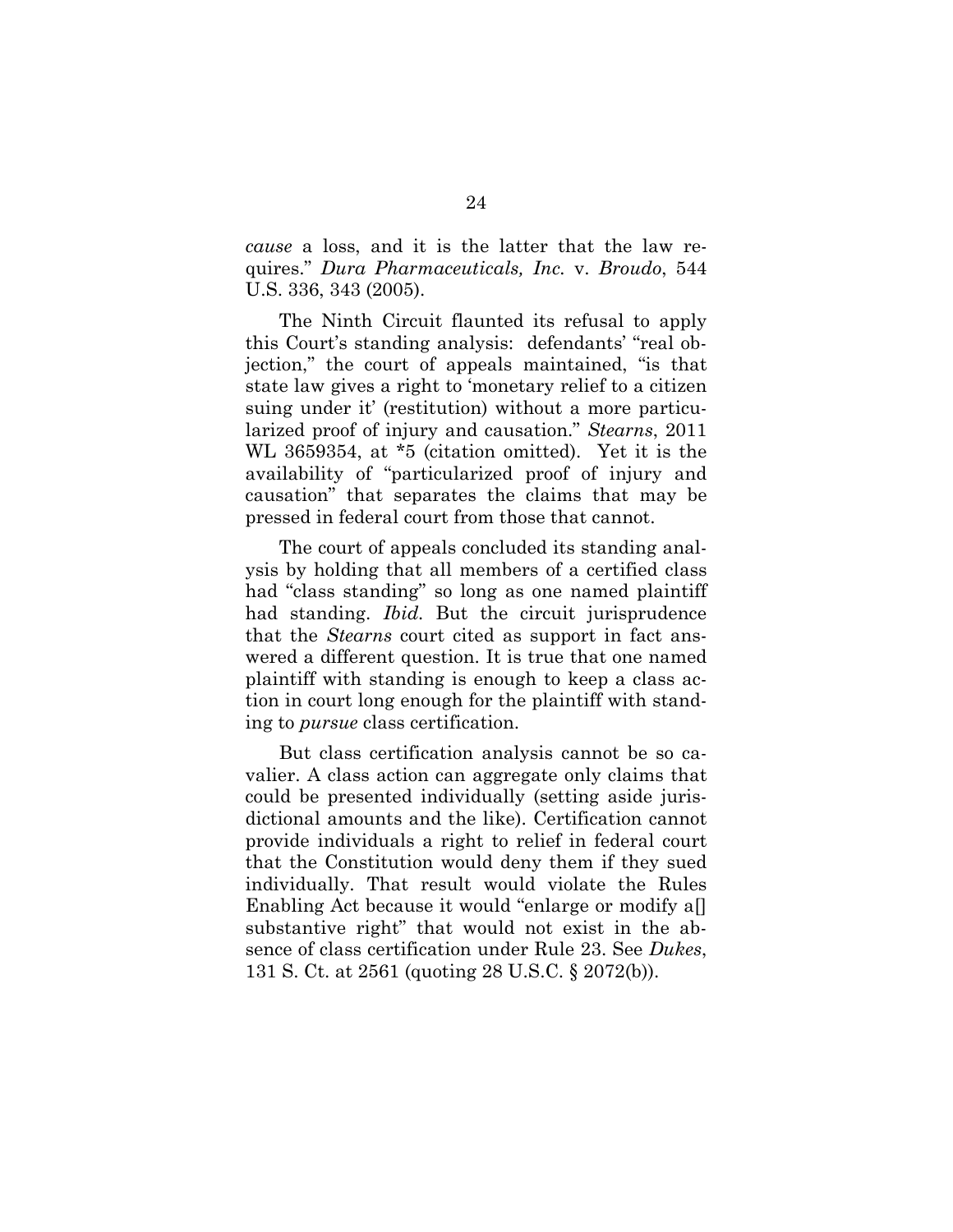*Stearns* shows how easily undue relaxation of standing requirements could produce class actions with few discernible limits. But even the *Stearns* court recognized that there might be some limits to certification in cases where there was "no cohesion among the members because they were exposed to quite disparate information from various representatives of the defendant." 2011 WL 3659354, at \*5. Affirmance here might remove even those limits, and could make class certification decisions like *Stearns* commonplace throughout the Nation.

#### **C. Diluting the Injury-In-Fact Requirement Would Exacerbate The Problem Of Annihilating Damages For Harmless Violations of Law.**

For companies with many customers or massmarket products, technical violations of law would present the risk of annihilating damages for conduct that actually harmed nothing but the sensibilities of a judge or legislative drafter. As this Court has repeatedly recognized, "when damages allegedly owed to tens of thousands of potential claimants are aggregated and decided at once, the risk of an error will often become unacceptable. Faced with even a small chance of a devastating loss, defendants will be pressured into settling questionable claims." *AT&T Mobility LLC* v*. Concepcion*, 131 S. Ct. 1740, 1752 (2011). This Court and "[o]ther courts have noted the risk of 'in terrorem' settlements that class actions entail." *Ibid.* (citing *Kohen*, *supra*); see also *Blue Chip Stamps* v. *Manor Drug Stores*, 421 U.S. 723, 741 (1975); "[e]ven in the mine-run case, a class action can result in 'potentially ruinous liability.'" *Shady Grove Orthopedic Assocs., P.A.* v. *Allstate Ins. Co.,* 130 S. Ct. 1431, 1465 n.3 (2010) (Ginsburg, J., dis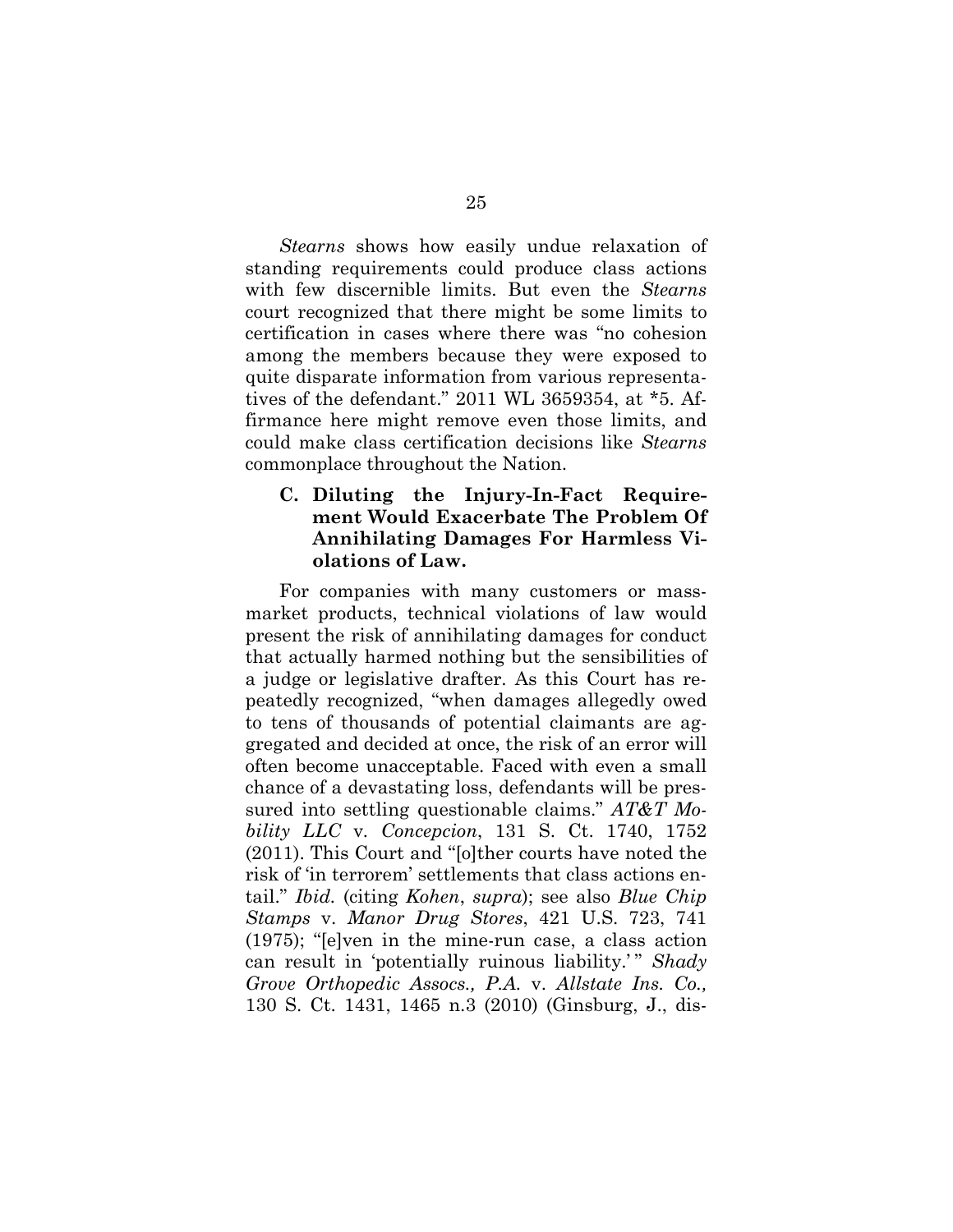senting) (quoting Fed. R. Civ. P. 23, Advisory Committee Notes to 1998 Amendments).

The present case provides a stark example, with a putative nationwide class seeking treble the amount paid for title insurance which (if respondent's payment was typical) could amount to a total of \$2,000 or more per class member. Another recent decision from the Ninth Circuit further illustrates the risks. In *Bateman* v*. American Multi-Cinema, Inc.*, 623 F.3d 708 (9th Cir. 2010), a putative class of plaintiffs alleged that the defendant had violated the Fair and Accurate Credit Transactions Act ("FAC-TA") by printing more than the last five digits of a consumer's credit or debit card numbers on electronically printed receipts. The named plaintiff did not contend that he or any other class member suffered any identity compromise or other injury as a result of the defendant's conduct. Yet the class sought statutory damages ranging from \$100 to \$1,000 for each willful violation of FACTA, so that—after the Ninth Circuit reversed the denial of class certification—the defendant's potential liability fell between \$29 million and \$290 million, *id.* at 710, for conduct that caused no harm. And the Fair Credit Reporting Act (FCRA) presents similar issues—issues that, like those under FACTA, may reach the financing affiliates of the members of the *amici*. See *Murray* v. *GMAC Mortgage Corp.*, 434 F.3d 948 (7th Cir. 2006) (1.2 million-member FCRA class seeking statutory damages of \$100 to \$1000).

If purchase of a product or service itself is sufficient injury-in-fact, and causation drops out of the analysis, recoveries that may be modest as to each consumer—and would remain modest if applied only to consumers who were harmed by the conduct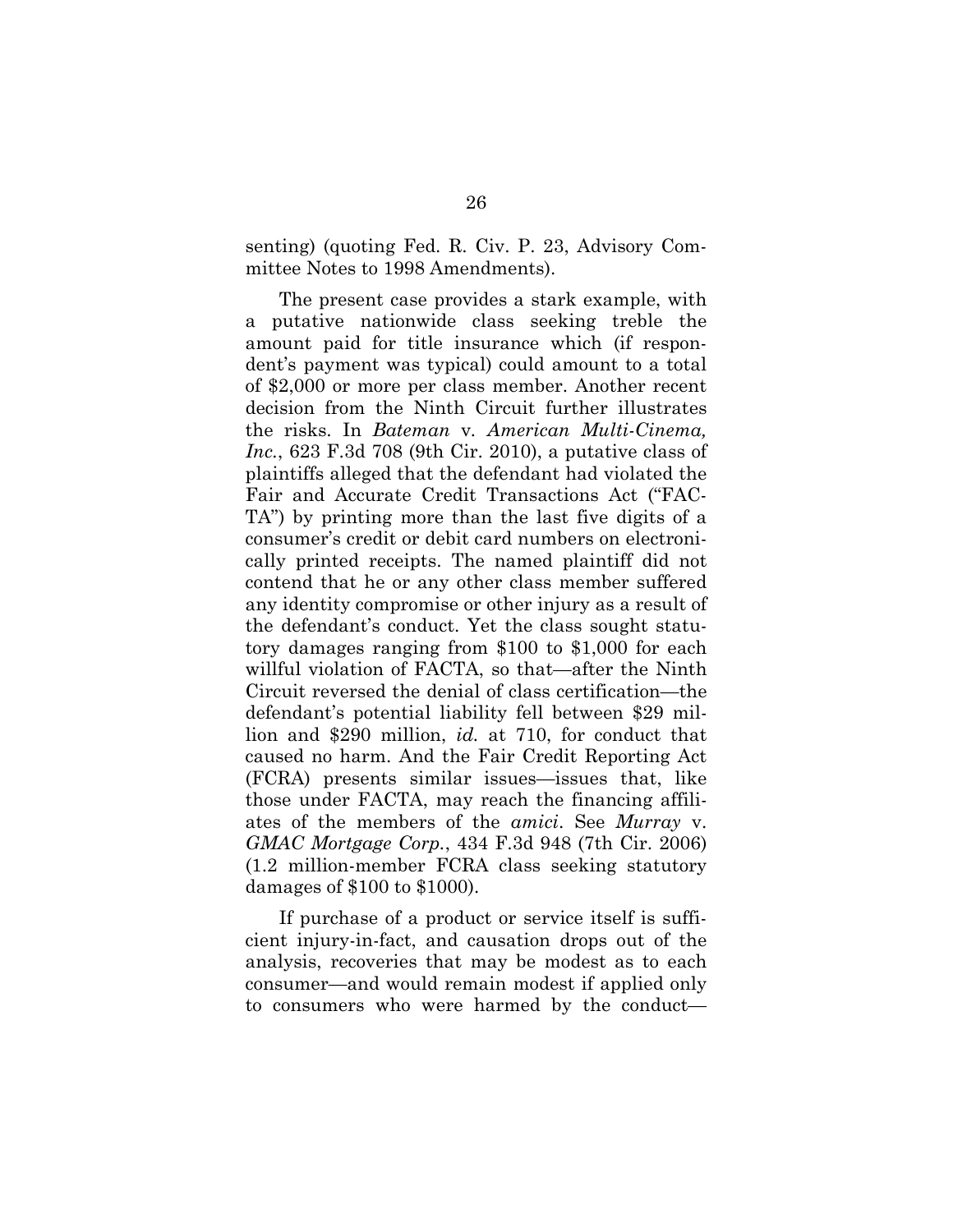could quickly reach gigantic and annihilative proportions. That is another reason that this Court should continue to apply a principled limitation to the standing of private plaintiffs.

**D. Affirmance Would Increase The Risk Of Judicial Intrusion Upon NHTSA's Prerogative To Determine Which Safety Risks Warrant Recalls Of Vehicles That Have Not Manifested Dangerous Defects.**

Affirmance of the Ninth Circuit's expansive view of actual injury would have additional adverse effects impinging on the constitutional separation of powers. For decades, plaintiffs have invoked a range of legal theories on behalf of not-yet-injured plaintiffs in an effort to induce a court to order product-wide safety recalls of vehicles that have not manifested any defects, based on alleged safety issues with other vehicles of the same model year and configuration. That is, uninjured parties seek to substitute the discretion of a trial court—or a jury—for that of NHTSA in making the determination which risks warrant the expense of a recall and repair.

Some courts have held that the Motor Vehicle Safety Act, 49 U.S.C. § 30101 *et seq.*, preempts the use of state law to effect a safety recall, or at least renders a superior forum to a private class action. See, *e.g.*, *In re Bridgestone/Firestone Inc. Tires Products Liability Litigation*, 153 F. Supp. 2d 935, 944 (S.D. Ind. 2001) *Bussian* v*. DaimlerChrysler Corp.*, 411 F. Supp. 2d 614, 629 (M.D.N.C. 2006); *Lilly* v*. Ford Motor Co.*, 2002 WL 84603, at \*5 (N.D. Ill. 2002); *Namovicz* v*. Cooper Tire & Rubber Co.*, 225 F. Supp. 2d 582, 584 (D. Md. 2001); *American Suzuki Motor Corp.* v*. Superior Court*, 37 Cal. App. 4th 1291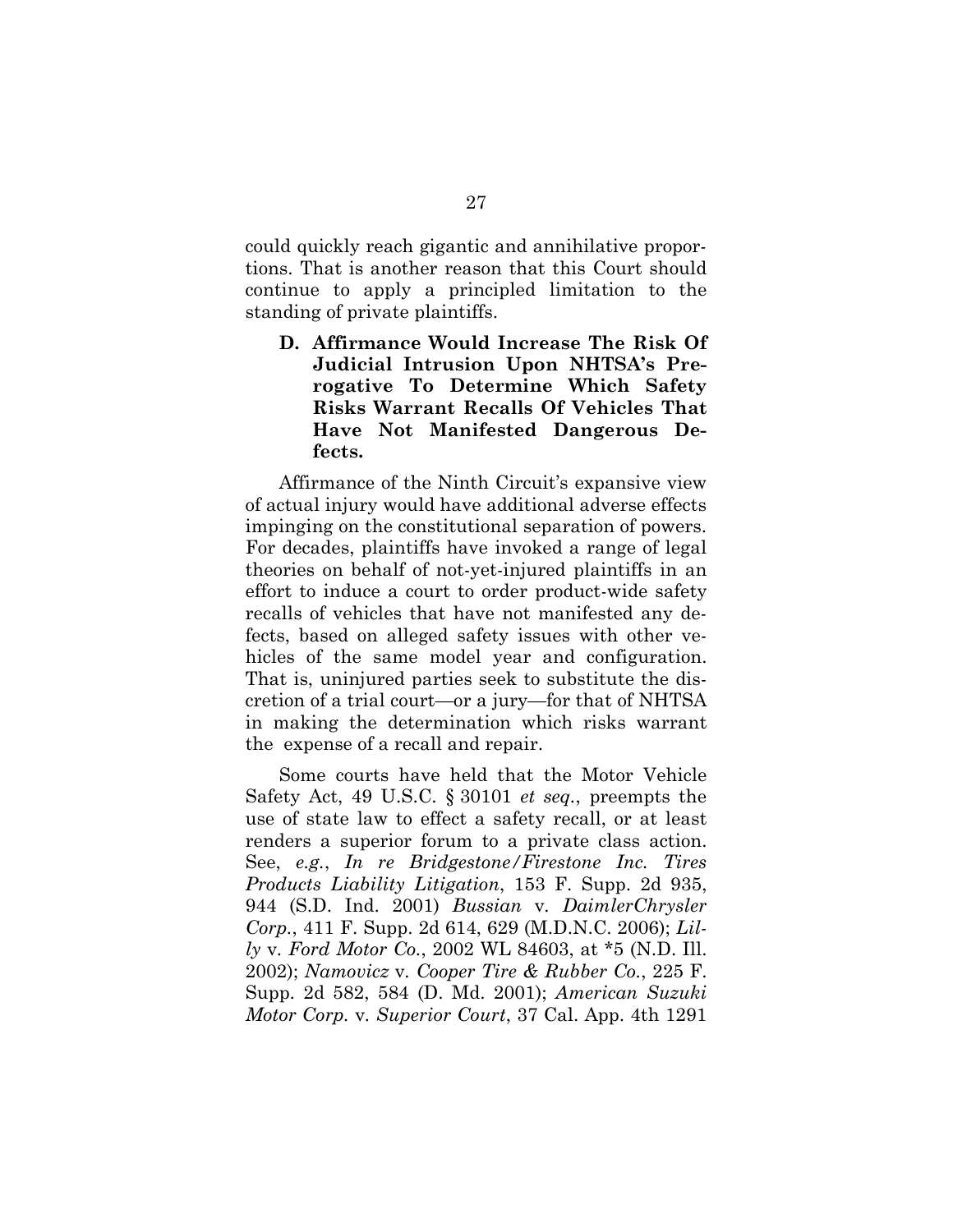(1995). But other courts permitted private plaintiffs to seek to initiate a safety recall, or at least broaden the scope of an existing NHTSA recall, using a class action. *See*, *e.g.*, *Toyota Motor Corp. Unintended Acceleration Litigation*, 754 F. Supp. 2d 1145, 1194– 1199 (C.D. Cal. 2010); *Chamberlan* v*. Ford Motor Co.*, 314 F. Supp. 2d 953 (N.D. Cal. 2004); *Kent* v. *DaimlerChrysler Corp.*, 200 F. Supp. 2d 1208 (N.D. Cal. 2002); *Anthony* v*. General Motors Corp.*, 33 Cal. App. 3d 699 (1973).

If parties without a concrete injury have standing, similar classes are more likely to be certified and relief more likely to be granted. That would work a substantial intrusion on the expertise-driven jurisdiction of NHTSA, creating parallel regulatory regimes administered *ad hoc* by "non-expert judges [who] review highly technical matters on the basis of a record prepared by lawyers, not scientists," and whose determinations in some cases may be founded on jury factual findings with their "random, lotterylike results." Stephen Breyer, Breaking the Vicious Circle 49, 59 (1993). That situation would cause chaos within an automobile industry that could be subjected to much more frequent recalls ordered under varying standards and far greater, wholly unpredictable costs of compliance.